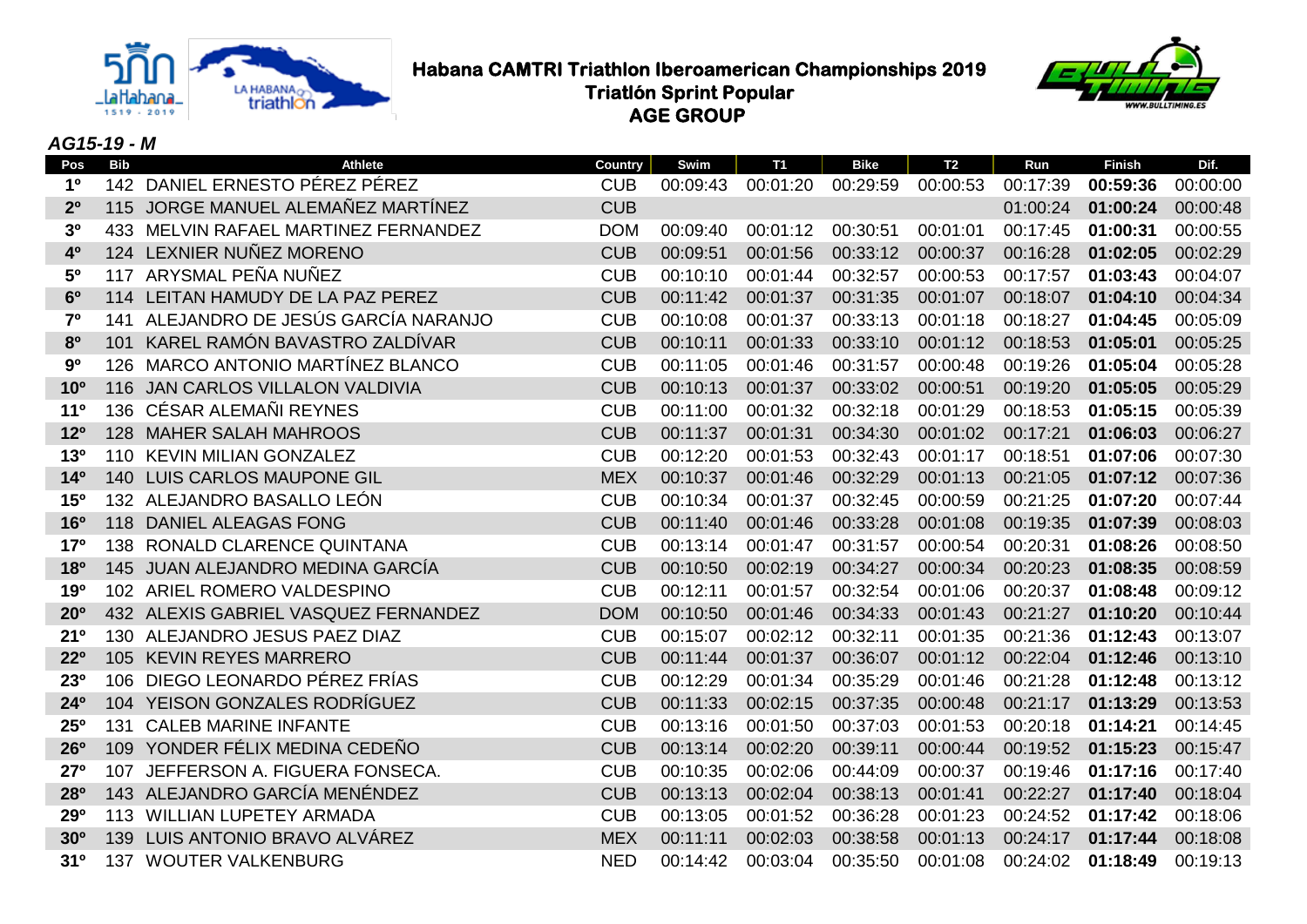

**Habana CAMTRI Triathlon Iberoamerican Championships 2019**<br>Triatlon Sprint Popular<br>Conservation Conservation Conservation Sprince Conservation of Conservation Conservation of Conservation of Conservation of Conservation of

 **Triatlón Sprint Popular**

 **AGE GROUP**



| Pos             | Bib | <b>Athlete</b>                              | Country    | Swim     | T1       | Bike     | T2       | Run      | <b>Finish</b> | Dif.     |
|-----------------|-----|---------------------------------------------|------------|----------|----------|----------|----------|----------|---------------|----------|
| 32 <sup>o</sup> |     | 103 ANGEL E. RAMOS VILLA                    | <b>CUB</b> | 00:12:56 | 00:02:52 | 00:39:50 | 00:00:56 | 00:24:24 | 01:21:00      | 00:21:24 |
| 33 <sup>o</sup> | 121 | RAOUL CROONENBERGHS                         | <b>BEL</b> | 00:20:00 | 00:05:57 | 00:42:40 | 00:01:32 | 00:26:02 | 01:36:13      | 00:36:37 |
| 34 <sup>0</sup> |     | 144 CARLOS E. ALBONA PELLEGRINO             | <b>CUB</b> | 00:24:49 | 00:06:00 | 00:44:10 | 00:02:08 | 00:32:06 | 01:49:15      | 00:49:39 |
| <b>DNS</b>      |     | 108 ALEJANDRO PEREIRA PEREZ                 | <b>CUB</b> |          |          |          |          |          |               |          |
| <b>DNS</b>      |     | 112 ÁLVAROS ERNESTO FERNÁNDEZ MARTINEZ      | <b>CUB</b> |          |          |          |          |          |               |          |
| <b>DNS</b>      |     | 134 CRISTIAN CARMENATE GARCIA               | <b>CUB</b> |          |          |          |          |          |               |          |
| <b>DNS</b>      |     | 135 DANIEL ALEJANDRO HERNÁNDEZ CASTILLO     | <b>CUB</b> |          |          |          |          |          |               |          |
| <b>DNS</b>      |     | 119 FRANK E. BORREGO VILAÚ                  | <b>CUB</b> |          |          |          |          |          |               |          |
|                 |     | <b>DNS</b> 122 JOSÉ ARIEL CÁRDENAS BRUGUERA | <b>CUB</b> |          |          |          |          |          |               |          |
| <b>DNS</b>      |     | 127 JOSÉ CARLO ARRENCIBIA MASSÓ             | <b>CUB</b> |          |          |          |          |          |               |          |
| <b>DNS</b>      |     | 129 MANUEL ALEJANDRO PAEZ DIEZ              | <b>CUB</b> |          |          |          |          |          |               |          |
| <b>DNS</b>      |     | 120 MAXIMO JESUS BLANCO PARRA               | <b>CUB</b> |          |          |          |          |          |               |          |
| <b>DNS</b>      |     | 125 OSCAR MANUEL SERPA REYES                | <b>CUB</b> |          |          |          |          |          |               |          |
|                 |     | <b>DNS</b> 133 YASER FARÍAS FERREIRA        | <b>CUB</b> |          |          |          |          |          |               |          |

#### *AG15-19 - F*

| Pos             | Bib | <b>Athlete</b>                     | Country    | Swim    | <b>T1</b> | <b>Bike</b> | <b>T2</b> | Run     | <b>Finish</b> | Dif.    |
|-----------------|-----|------------------------------------|------------|---------|-----------|-------------|-----------|---------|---------------|---------|
| 1 <sup>0</sup>  | 357 | ROSA ELENA RAMOS GARCÉS            | <b>CUB</b> | 0:11:21 | 0:01:54   | 0:34:10     | 0:01:06   | 0:22:22 | 1:10:53       | 0:11:17 |
| 2 <sup>0</sup>  | 366 | SOANNYS DEL ROCIÓ CORONA FERNÁNDEZ | <b>CUB</b> | 0:12:09 | 0:02:02   | 0:33:12     | 0:01:08   | 0:22:44 | 1:11:17       | 0:11:41 |
| 3 <sup>o</sup>  | 356 | LAURA B HERNANDEZ MACHADO          | <b>CUB</b> | 0:12:04 | 0:02:10   | 0:36:50     | 0:01:38   | 0:21:45 | 1:14:29       | 0:14:53 |
| 4 <sup>0</sup>  | 431 | KAREL ALEXA RAMIREZ BODDEN         | <b>DOM</b> | 0:11:45 | 0:01:47   | 0:33:53     | 0:01:16   | 0:26:47 | 1:15:31       | 0:15:55 |
| $5^{\circ}$     |     | 352 DEYANIRA FERRALES GARCIA       | <b>CUB</b> | 0:11:31 | 0:02:00   | 0:37:38     | 0:01:32   | 0:23:36 | 1:16:18       | 0:16:42 |
| 6 <sup>o</sup>  | 364 | <b>MIRTHA GONZALES TAMAYO</b>      | <b>CUB</b> | 0:12:12 | 0:02:23   | 0:38:34     | 0:01:08   | 0:22:30 | 1:16:49       | 0:17:13 |
| 70              | 360 | ADIANNES TORRES SAN JUAN           | <b>CUB</b> | 0:12:07 | 0:02:02   | 0:41:21     | 0:00:35   | 0:22:53 | 1:19:00       | 0:19:24 |
| 80              |     | 358 WENDY GALLEGOS                 | <b>CUB</b> | 0:13:41 | 0:03:15   | 0:43:24     | 0:02:06   | 0:26:26 | 1:28:54       | 0:29:18 |
| 90              | 367 | <b>MELANY DIAZ ROQUE</b>           | <b>CUB</b> | 0:15:15 | 0:02:52   | 0:42:27     | 0:00:50   | 0:27:29 | 1:28:55       | 0:29:19 |
| 10 <sup>o</sup> | 359 | <b>JENNIFER M. LEON GRASO</b>      | <b>CUB</b> | 0:14:55 | 0:03:14   | 0:43:28     | 0:01:19   | 0:26:19 | 1:29:17       | 0:29:41 |
| $11^{\circ}$    | 365 | YELIANNIS RODRIGUEZ AGÜERO         | <b>CUB</b> | 0:14:33 | 0:02:43   | 0:45:11     | 0:01:24   | 0:30:05 | 1:33:58       | 0:34:22 |
| 12 <sup>o</sup> | 351 | ALEJANDRA MARÍA TRUJILLO SALAZAR   | <b>CUB</b> | 0:14:00 | 0:03:35   | 0:55:57     | 0:00:56   | 0:26:11 | 1:40:41       | 0:41:05 |
| <b>DNS</b>      | 354 | ANA MARI FARDALES ALVARES          | <b>CUB</b> |         |           |             |           |         |               |         |
| <b>DNS</b>      | 361 | NÁIYLAN LEYVA ARDY                 | <b>CUB</b> |         |           |             |           |         |               |         |
| <b>DNS</b>      | 363 | <b>NAOMI ROMERO MILO</b>           | <b>CUB</b> |         |           |             |           |         |               |         |
| <b>DNS</b>      | 353 | PATRICIA MILAGROS CHURCHMAN CONDE  | <b>CUB</b> |         |           |             |           |         |               |         |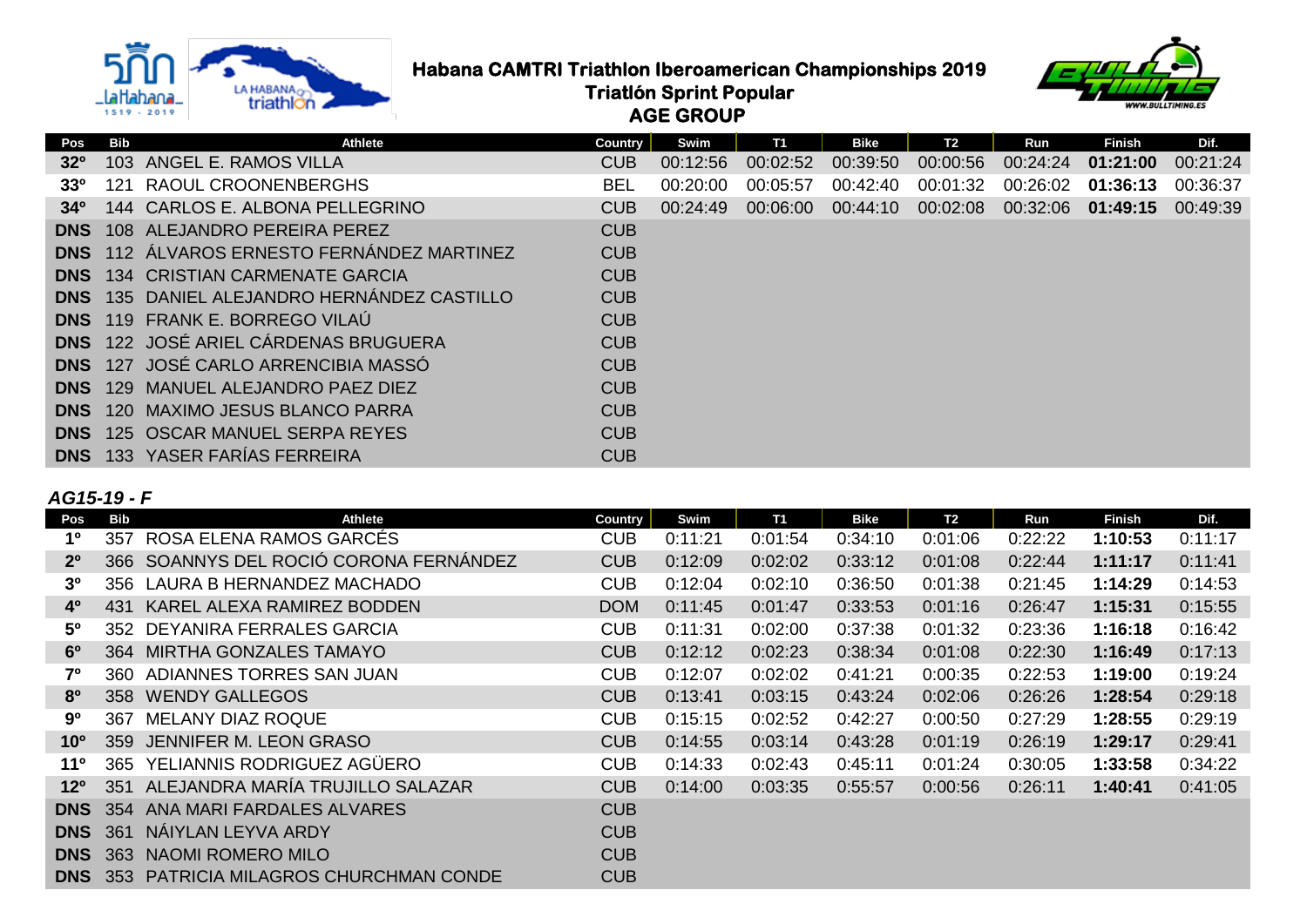

**Habana CAMTRI Triathlon Iberoamerican Championships 2019**<br>triathlon

 **Triatlón Sprint Popular**



 **AGE GROUP**

| Pos | <b>Bib</b> | <b>Athlete</b>                       | Country | Swim | T <sub>1</sub> | <b>Bike</b> | T <sub>2</sub> | <b>Run</b> | <b>Finish</b> | Dif. |
|-----|------------|--------------------------------------|---------|------|----------------|-------------|----------------|------------|---------------|------|
|     |            | <b>DNS</b> 355 SHIRLEY VALLE CISNERO | CUB     |      |                |             |                |            |               |      |
|     |            | <b>DNS</b> 362 YALIÁN SUAREZ CRUZ    | CUB     |      |                |             |                |            |               |      |

#### *AG20-24 - M*

| Pos                   | <b>Bib</b> | <b>Athlete</b>                            | Country    | Swim    | <b>T1</b> | <b>Bike</b> | T <sub>2</sub> | Run     | <b>Finish</b> | Dif.    |
|-----------------------|------------|-------------------------------------------|------------|---------|-----------|-------------|----------------|---------|---------------|---------|
| 1 <sup>0</sup>        | 151        | <b>MARO BACAB CONTRERAS</b>               | <b>MEX</b> | 0:09:27 | 0:01:19   | 0:30:57     | 0:01:04        | 0:16:52 | 0:59:41       | 0:00:05 |
| 2 <sup>o</sup>        |            | 153 EDUARDO FERNANDO GALLARDO RAMIREZ     | <b>MEX</b> | 0:09:28 | 0:01:18   | 0:30:57     | 0:01:18        | 0:17:20 | 1:00:22       | 0:00:46 |
| 3 <sup>0</sup>        |            | 155 DIEGO PARTIDA POZOS                   | <b>MEX</b> | 0:09:41 | 0:01:26   | 0:30:36     | 0:01:06        | 0:19:09 | 1:02:01       | 0:02:25 |
| 40                    |            | 374 FRANK CASTRO PERU                     | <b>CUB</b> | 0:11:42 | 0:01:34   | 0:31:37     | 0:01:08        | 0:18:03 | 1:04:05       | 0:04:29 |
| 50                    |            | 163 WILLIAN DÍAZ EGÜES                    | <b>CUB</b> | 0:11:33 | 0:01:54   | 0:31:22     | 0:01:02        | 0:18:46 | 1:04:40       | 0:05:04 |
| 6 <sup>o</sup>        |            | 149 ANDONI GUERRERO OYAREGUI              | <b>MEX</b> | 0:10:42 | 0:01:35   | 0:32:37     | 0:01:05        | 0:18:59 | 1:04:59       | 0:05:23 |
| 7 <sup>0</sup>        |            | <b>148 MIKEL GUERRERO OYAREGUI</b>        | <b>MEX</b> | 0:10:45 | 0:01:41   | 0:32:00     | 0:02:15        | 0:18:46 | 1:05:28       | 0:05:52 |
| 80                    |            | 150 MARCOS LAZARO CHANG LOPEZ             | <b>CUB</b> | 0:12:07 | 0:02:25   | 0:34:55     | 0:00:43        | 0:22:19 | 1:12:30       | 0:12:54 |
| 90                    |            | 154 CARLOS FERNÁNDO POZO PUERTAS          | <b>CUB</b> | 0:15:07 | 0:02:38   | 0:31:28     | 0:01:35        | 0:23:27 | 1:14:18       | 0:14:42 |
| 10 <sup>o</sup>       | 161        | EXANDER BAZAN CUTIÑO                      | <b>CUB</b> | 0:11:06 | 0:02:11   | 0:33:47     | 0:00:59        | 0:27:29 | 1:15:34       | 0:15:58 |
| 11 <sup>0</sup>       |            | 165 RICARDO IZNAGA PALACIO                | <b>CUB</b> | 0:13:46 | 0:02:25   | 0:35:57     | 0:00:39        | 0:24:13 | 1:17:02       | 0:17:26 |
| 12 <sup>o</sup>       |            | 170 ALVARO MEDEL CAMPILLO                 | <b>MEX</b> | 0:17:13 | 0:03:04   | 0:33:20     | 0:01:22        | 0:22:07 | 1:17:07       | 0:17:31 |
| 13 <sup>o</sup>       |            | 156 MARLON TELLES VALDIVIA                | <b>CUB</b> | 0:11:29 | 0:03:23   | 0:35:29     | 0:01:33        | 0:25:22 | 1:17:18       | 0:17:42 |
| 14 <sup>0</sup>       |            | 158 ELEXI FAJARDO BACKER                  | <b>CUB</b> | 0:17:07 | 0:02:06   | 0:34:29     | 0:01:37        | 0:22:09 | 1:17:29       | 0:17:53 |
| 15 <sup>o</sup>       |            | 167 HEBER FÉLIX CERDA                     | <b>MEX</b> | 0:15:58 | 0:03:44   | 0:33:57     | 0:01:21        | 0:25:26 | 1:20:27       | 0:20:51 |
| <b>16<sup>o</sup></b> | 177        | <b>DIEGO SANCHEZ MONTES</b>               | <b>MEX</b> | 0:17:43 | 0:02:55   | 0:35:05     | 0:02:31        | 0:23:56 | 1:22:11       | 0:22:35 |
| 17 <sup>o</sup>       |            | 159 SANTIAGO PAULINO VILLAR MURRIETA      | <b>MEX</b> | 0:15:44 | 0:03:55   | 0:33:55     | 0:01:29        | 0:27:40 | 1:22:45       | 0:23:09 |
| <b>18º</b>            |            | 157 CARLOS ENRIQUE MILO SUAREZ            | <b>CUB</b> | 0:15:01 | 0:02:01   | 0:35:03     | 0:02:14        | 0:28:59 | 1:23:20       | 0:23:44 |
| 190                   | 171        | SERGIO RUISEÑOR ALTAMIRANO                | <b>MEX</b> | 0:17:29 | 0:03:30   | 0:37:11     | 0:01:53        | 0:24:57 | 1:25:03       | 0:25:27 |
| 20 <sup>o</sup>       |            | 175 GONZALO MEDEL DIAZ                    | <b>MEX</b> | 0:14:03 | 0:04:12   | 0:35:19     | 0:02:08        | 0:29:32 | 1:25:15       | 0:25:39 |
| 21 <sup>o</sup>       |            | 176 ERNESTO RIVERO PÉREZ                  | <b>CUB</b> | 0:19:58 | 0:04:18   | 0:45:27     | 0:00:58        | 0:24:06 | 1:34:49       | 0:35:13 |
| $22^{\circ}$          |            | 168 JORGE BARRERA CERDA                   | <b>MEX</b> | 0:18:06 | 0:04:41   | 0:44:42     | 0:02:06        | 0:32:55 | 1:42:31       | 0:42:55 |
| 230                   |            | 172 ROBERTO VERDECIA GONZÁLEZ             | <b>CUB</b> | 0:20:10 | 0:03:54   | 0:50:23     | 0:01:55        | 0:30:45 | 1:47:08       | 0:47:32 |
| 24 <sup>o</sup>       |            | 174 MANUEL GUILLEMOT                      | <b>CUB</b> | 0:21:20 | 0:07:09   | 0:47:04     | 0:02:20        | 0:32:21 | 1:50:16       | 0:50:40 |
| 25 <sup>o</sup>       | 173        | <b>JERVIS ESPINOSA ALFRARO</b>            | <b>CUB</b> | 0:21:15 | 0:06:48   | 1:02:02     | 0:01:12        | 0:32:01 | 2:03:21       | 1:03:45 |
| <b>DNS</b>            |            | 169 ALEJANDRO RANTES HERNÁNDEZ RODRIGUEZ  | <b>CUB</b> |         |           |             |                |         |               |         |
| <b>DNS</b>            |            | 162 ALFRED AGUILERA MARTÍNEZ              | <b>CUB</b> |         |           |             |                |         |               |         |
|                       |            | <b>DNS</b> 147 JORGE ENRIQUE DELGADO ACEA | <b>CUB</b> |         |           |             |                |         |               |         |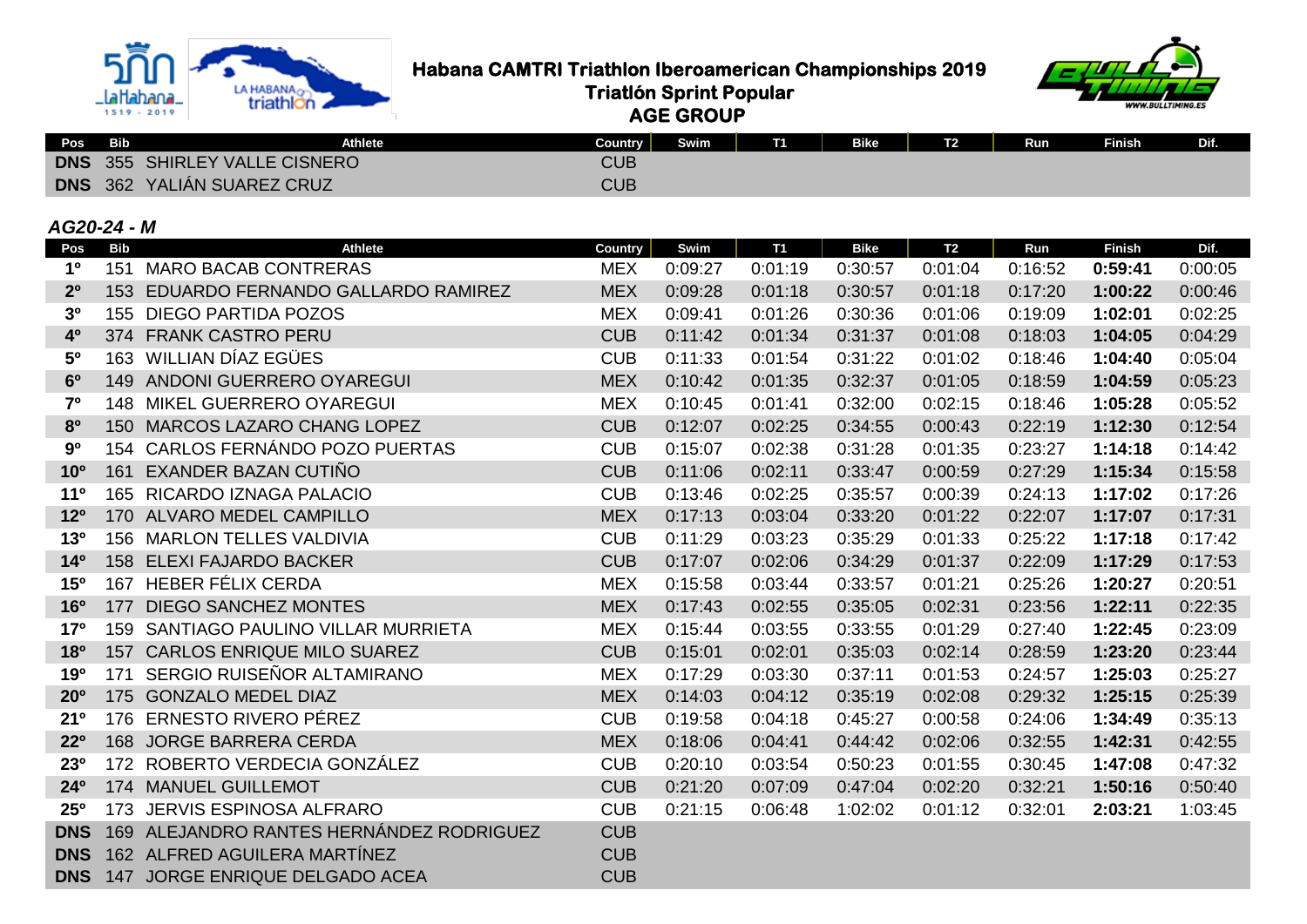

**Habana CAMTRI Triathlon Iberoamerican Championships 2019**<br>Triatlon Sprint Popular<br>Conservation Conservation Conservation Sprince Conservation of Conservation Conservation of Conservation of Conservation of Conservation of





| Pos Bib    | Athlete                                     | Country    | Swim | T1 | <b>Bike</b> | <b>T2</b> | Run | Finish | Dif. |
|------------|---------------------------------------------|------------|------|----|-------------|-----------|-----|--------|------|
|            | DNS 164 JORGE E. TORRES                     | <b>CUB</b> |      |    |             |           |     |        |      |
|            | <b>DNS</b> 166 LUIS EDEL CORDERO JUANOLA    | CUB        |      |    |             |           |     |        |      |
|            | <b>DNS</b> 146 MOISÉS D. GONZÁLEZ ARENCIBIA | CUB        |      |    |             |           |     |        |      |
| <b>DNS</b> | 152 YASMANY SANTA NOA                       | CUB        |      |    |             |           |     |        |      |

 **Triatlón Sprint Popular AGE GROUP**

# *AG20-24 - F*

| Pos            | Bib | <b>Athlete</b>                         | Country    | Swim    | <b>T1</b> | <b>Bike</b> | T <sub>2</sub> | Run     | <b>Finish</b> | Dif.    |
|----------------|-----|----------------------------------------|------------|---------|-----------|-------------|----------------|---------|---------------|---------|
| 1º             |     | 369 DANIELA POMPA JORGE                | <b>CUB</b> | 0:14:07 | 0:02:13   | 0:39:04     | 0:01:25        | 0:25:25 | 1:22:15       | 0:22:39 |
| $2^{\circ}$    |     | 373 FLOR GUTIERES REYNA                | <b>CUB</b> | 0:15:05 | 0:02:28   | 0:38:02     | 0:01:53        | 0:25:33 | 1:23:02       | 0:23:26 |
| 3 <sup>0</sup> |     | 160 SUNELY SUSE AVEILLE                | <b>CUB</b> | 0:18:46 | 0:02:05   | 0:42:06     | 0:01:37        | 0:28:36 | 1:33:12       | 0:33:36 |
| 40             |     | 375 KLENCY ANOCETO GONZALES            | <b>CUB</b> | 0:13:34 | 0:02:11   | 0:43:36     | 0:00:59        | 0:33:26 | 1:33:49       | 0:34:13 |
| $5^{\circ}$    | 371 | MACARENA MEDEL CAMPILLO                | MEX        | 0:20:44 | 0:04:31   | 0:44:29     | 0:01:36        | 0:31:34 | 1:42:56       | 0:43:20 |
| $6^{\circ}$    |     | 372 CONSTANZA AGUILAR RAMIREZ          | <b>MEX</b> | 0:17:48 | 0:03:37   | 0:50:56     | 0:02:34        | 0:28:46 | 1:43:44       | 0:44:08 |
|                |     | <b>DNS</b> 370 ANA PRAT                | <b>URU</b> |         |           |             |                |         |               |         |
|                |     | <b>DNS</b> 376 DAYLI MARRERO ESCALANTE | <b>CUB</b> |         |           |             |                |         |               |         |
| <b>DNS</b> 377 |     | JENNIFER MCINTYRE                      | <b>CAN</b> |         |           |             |                |         |               |         |
| <b>DNS</b> 368 |     | <b>VERONICA ROMERO SÁNCHEZ</b>         | <b>MEX</b> |         |           |             |                |         |               |         |

#### *AG25-29 - M*

| Pos            | Bib | <b>Athlete</b>                 | <b>Country</b> | Swim    | <b>T1</b> | Bike    | T <sub>2</sub> | Run     | <b>Finish</b> | Dif.    |
|----------------|-----|--------------------------------|----------------|---------|-----------|---------|----------------|---------|---------------|---------|
| 1 <sup>0</sup> | 183 | NICOLAS GARCÍA PÉREZ           | <b>MEX</b>     | 0:10:53 | 0:01:45   | 0:32:14 | 0:00:54        | 0:18:43 | 1:04:30       | 0:04:54 |
| 2 <sup>0</sup> | 219 | JORGE ULISES CALZADA NUÑEZ     | <b>CUB</b>     | 0:11:39 | 0:01:34   | 0:31:41 | 0:01:20        | 0:20:00 | 1:06:16       | 0:06:40 |
| 3 <sup>o</sup> | 187 | RAFAEL URBAY PALLO             | <b>CUB</b>     | 0:15:13 | 0:02:13   | 0:36:08 | 0:01:14        | 0:22:00 | 1:16:50       | 0:17:14 |
| 4 <sup>0</sup> | 181 | ARMANDO MORELL RODRIGUES       | <b>CUB</b>     | 0:13:09 | 0:02:41   | 0:41:08 | 0:02:02        | 0:25:31 | 1:24:33       | 0:24:57 |
| $5^{\circ}$    | 188 | <b>TOM KERKHOFF</b>            | USA            | 0:19:57 | 0:03:13   | 0:36:20 | 0:02:01        | 0:23:44 | 1:25:16       | 0:25:40 |
| 6 <sup>o</sup> | 180 | JACOBO DELGADO GONZALEZ        | <b>MEX</b>     | 0:12:15 | 0:02:59   | 0:39:36 | 0:01:03        | 0:29:45 | 1:25:40       | 0:26:04 |
| 70             | 430 | ARTURO ARAEL CAMPOS CAMIZALES  | <b>MEX</b>     | 0:18:46 | 0:04:16   | 0:38:13 | 0:01:58        | 0:25:30 | 1:28:45       | 0:29:09 |
| 8 <sup>o</sup> |     | 186 JUAN PABLO SORIANO SANCHEZ | <b>MEX</b>     | 0:23:53 | 0:04:11   | 0:46:21 | 0:02:29        | 0:40:27 | 1:57:23       | 0:57:47 |
| <b>DNS</b>     | 179 | ADRIAN ALDERETE RODRÍGUEZ      | <b>CUB</b>     |         |           |         |                |         |               |         |
| <b>DNS</b>     |     | 178 DANIEL GARCÍA IZQUIERDO    | <b>CUB</b>     |         |           |         |                |         |               |         |
| <b>DNS</b>     |     | 185 IVÁN AARON AGUILAR YAÑEZ   | <b>CUB</b>     |         |           |         |                |         |               |         |
| <b>DNS</b>     |     | 182 LIUBER PEÑA PAVÓN          | <b>CUB</b>     |         |           |         |                |         |               |         |
| <b>DNS</b>     | 184 | YASIEL JUSTIS HERRERA          | <b>CUB</b>     |         |           |         |                |         |               |         |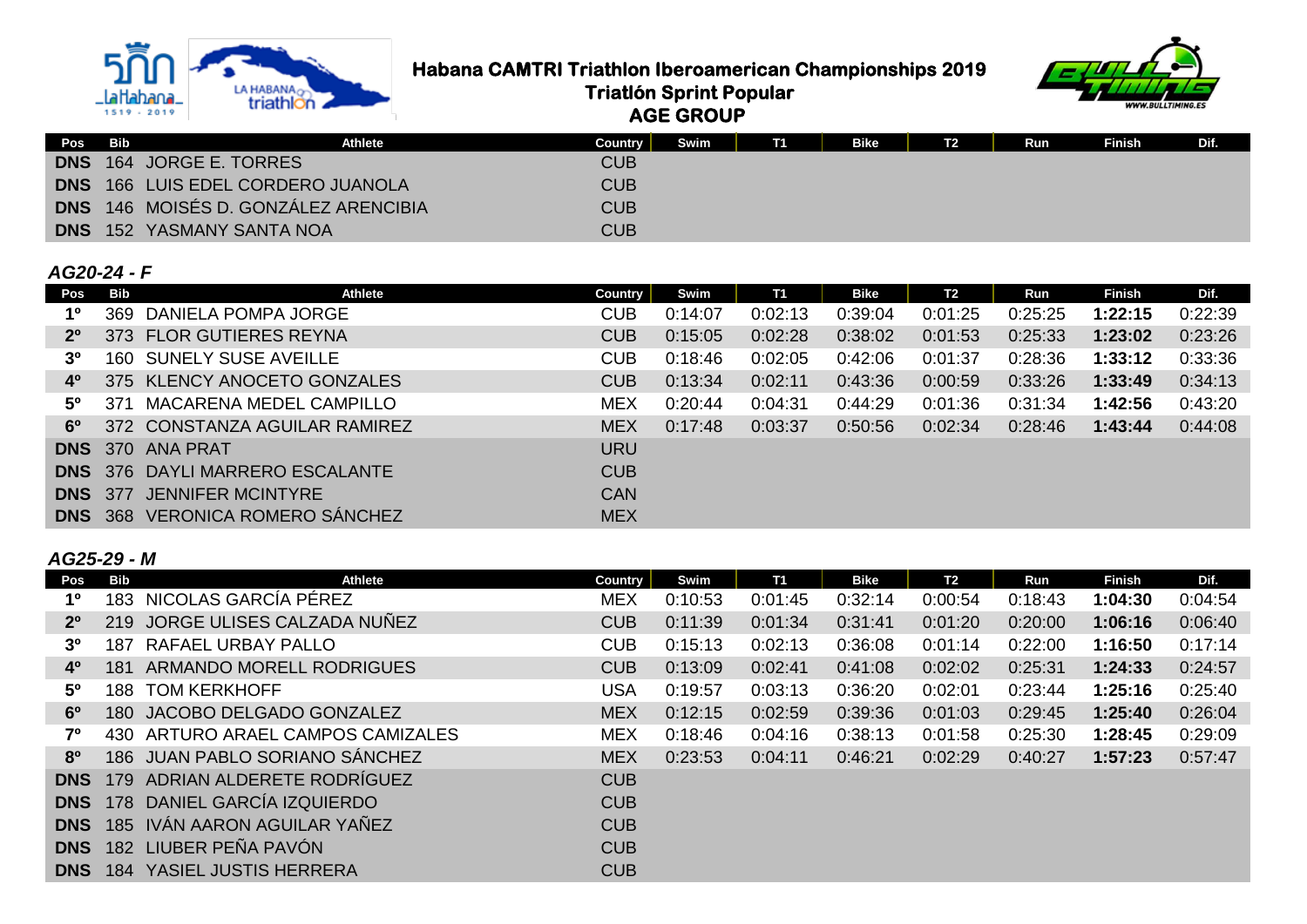

# **Habana CAMTRI Triathlon Iberoamerican Championships 2019**<br>Triatlon Sprint Popular<br>Conservation Conservation Conservation Sprince Conservation of the conservation of the conservation of the conservation of the conservation  **Triatlón Sprint Popular AGE GROUP**



# *AG25-29 - F*

| Pos            | Bib   | <b>Athlete</b>                        | <b>Country</b> | Swim    | <b>T1</b> | Bike    | T <sub>2</sub> | Run     | <b>Finish</b> | Dif.    |
|----------------|-------|---------------------------------------|----------------|---------|-----------|---------|----------------|---------|---------------|---------|
| 1º             | 387   | <b>ISABELLA LUCKIE PICCOLO</b>        | <b>MEX</b>     | 0:11:58 | 0:01:54   | 0:33:29 | 0:01:02        | 0:20:16 | 1:08:41       | 0:09:05 |
| $2^{\circ}$    |       | 388 ALEXA JORGE RENDON                | <b>MEX</b>     | 0:13:01 | 0:01:58   | 0:35:57 | 0:01:09        | 0:24:04 | 1:16:11       | 0:16:35 |
| 3 <sup>o</sup> | 389   | ROSANGELA DÍAZ SANTOS                 | <b>MEX</b>     | 0:14:07 | 0:01:52   | 0:36:28 | 0:01:29        | 0:25:25 | 1:19:23       | 0:19:47 |
| $4^{\circ}$    |       | 378 ANA JULIA HERNANDEZ CÁRDENAS      | <b>MEX</b>     | 0:14:34 | 0:02:29   | 0:38:24 | 0:01:47        | 0:25:16 | 1:22:32       | 0:22:56 |
| $5^{\circ}$    | 385   | ANA PAULA RAMIREZ MARTINEZ            | <b>MEX</b>     | 0:16:26 | 0:02:15   | 0:36:28 | 0:01:35        | 0:26:52 | 1:23:39       | 0:24:03 |
| $6^{\circ}$    | 381   | <b>DIANA PILAR MANRIQUE AGUILA</b>    | <b>MEX</b>     | 0:15:12 | 0:03:17   | 0:47:10 | 0:01:33        | 0:25:02 | 1:32:16       | 0:32:40 |
| 70             |       | 379 CHELSEA GRUBER                    | USA            | 0:15:58 | 0:07:29   | 1:18:29 | 0:01:06        | 0:15:56 | 1:59:00       | 0:59:24 |
| <b>DNS</b>     |       | 383 CAROLINA EDITH VÁZQUEZ RIVERA     | <b>MEX</b>     |         |           |         |                |         |               |         |
| <b>DNS</b>     |       | 384 CATHERINE CHRISTIANSON            | <b>USA</b>     |         |           |         |                |         |               |         |
| <b>DNS</b>     |       | 386 ERICKA MICHELLE GONZALEZ PADRÓN   | <b>MEX</b>     |         |           |         |                |         |               |         |
|                |       | <b>DNS</b> 382 MARY JOSE SANCHEZ DIAZ | <b>MEX</b>     |         |           |         |                |         |               |         |
| <b>DNS</b>     | -380- | MONSERRAT DARTIZ ALVAREZ              | <b>MEX</b>     |         |           |         |                |         |               |         |

#### *AG30-34 - M*

| Pos             | <b>Bib</b> | Athlete                            | <b>Country</b> | Swim    | <b>T1</b> | <b>Bike</b> | <b>T2</b> | Run     | <b>Finish</b> | Dif.    |
|-----------------|------------|------------------------------------|----------------|---------|-----------|-------------|-----------|---------|---------------|---------|
| 1 <sup>0</sup>  | 196        | YOISNEL ROBINA RODRIGUEZ           | <b>CUB</b>     | 0:10:20 | 0:01:54   | 0:32:43     | 0:01:10   | 0:20:12 | 1:06:20       | 0:06:44 |
| 2 <sup>0</sup>  | 209        | PAULINO NOVELO SOLIS               | <b>MEX</b>     | 0:13:05 | 0:01:25   | 0:32:41     | 0:01:03   | 0:21:21 | 1:09:37       | 0:10:01 |
| 3 <sup>0</sup>  | 190        | <b>SEBASTIAN HAHN</b>              | <b>GER</b>     | 0:14:14 | 0:02:54   | 0:32:25     | 0:01:22   | 0:19:26 | 1:10:23       | 0:10:47 |
| 4 <sup>0</sup>  | 193        | <b>JACK MARSHALL</b>               | <b>GBR</b>     | 0:14:34 | 0:02:18   | 0:32:23     | 0:01:22   | 0:23:34 | 1:14:13       | 0:14:37 |
| 50              | 213        | RENE GÓNZALEZ GÓNZALEZ             | <b>MEX</b>     | 0:14:58 | 0:02:14   | 0:34:58     | 0:01:11   | 0:20:58 | 1:14:21       | 0:14:45 |
| 6 <sup>o</sup>  | <b>208</b> | ADONYS BETANCOURT LEÓN             | <b>CUB</b>     | 0:16:58 | 0:02:19   | 0:36:12     | 0:01:01   | 0:20:52 | 1:17:23       | 0:17:47 |
| 70              | 199        | ALBERTO GONZALEZ PROENZA           | <b>CUB</b>     | 0:14:40 | 0:03:12   | 0:34:14     | 0:01:56   | 0:24:03 | 1:18:06       | 0:18:30 |
| 80              | 286        | JUAN CARLOS ALEMÁN ARREDONDO       | <b>CUB</b>     | 0:15:34 | 0:02:19   | 0:35:45     | 0:01:50   | 0:22:44 | 1:18:14       | 0:18:38 |
| 90              | 207        | <b>JUAN DAVID SALINAS CORNEJO</b>  | <b>MEX</b>     | 0:17:21 | 0:02:52   | 0:38:42     | 0:01:23   | 0:17:56 | 1:18:16       | 0:18:40 |
| 10 <sup>o</sup> | 217        | <b>TRISTAN ALMADA</b>              | <b>USA</b>     | 0:19:05 | 0:03:54   | 0:33:02     | 0:01:58   | 0:20:17 | 1:18:18       | 0:18:42 |
| 11 <sup>0</sup> | 204        | <b>ETIENNE ROLON</b>               | <b>PUR</b>     | 0:15:12 | 0:01:54   | 0:36:21     | 0:00:58   | 0:24:43 | 1:19:10       | 0:19:34 |
| 12 <sup>o</sup> | 206        | <b>DAN LINDHOLM</b>                | <b>USA</b>     |         | 0:18:34   | 0:36:21     | 0:01:49   | 0:22:39 | 1:19:24       | 0:19:48 |
| 13 <sup>o</sup> | 218        | JORGE GONZÁLEZ SÁNCHEZ             | <b>CUB</b>     | 0:17:41 | 0:02:26   | 0:33:34     | 0:01:48   | 0:23:59 | 1:19:30       | 0:19:54 |
| 14 <sup>°</sup> | 210        | LUIS OLMEDO DE CÁCERES             | <b>ESP</b>     | 0:14:12 | 0:03:52   | 0:35:26     | 0:02:21   | 0:24:45 | 1:20:39       | 0:21:03 |
| 15 <sup>o</sup> | 189        | <b>WILLIAN RENE FAJARDO SUAREZ</b> | <b>CUB</b>     | 0:14:24 | 0:02:46   | 0:38:23     | 0:02:46   | 0:22:32 | 1:20:52       | 0:21:16 |
| 16 <sup>o</sup> | 201        | <b>TIM BUCHMILLER</b>              | <b>USA</b>     | 0:15:05 | 0:03:55   | 0:34:43     | 0:02:25   | 0:26:52 | 1:23:02       | 0:23:26 |
| 17°             | 194        | <b>LEANDRO BASULTO PUPO</b>        | <b>CUB</b>     | 0:12:54 | 0:02:16   | 0:41:44     | 0:02:29   | 0:25:07 | 1:24:33       | 0:24:57 |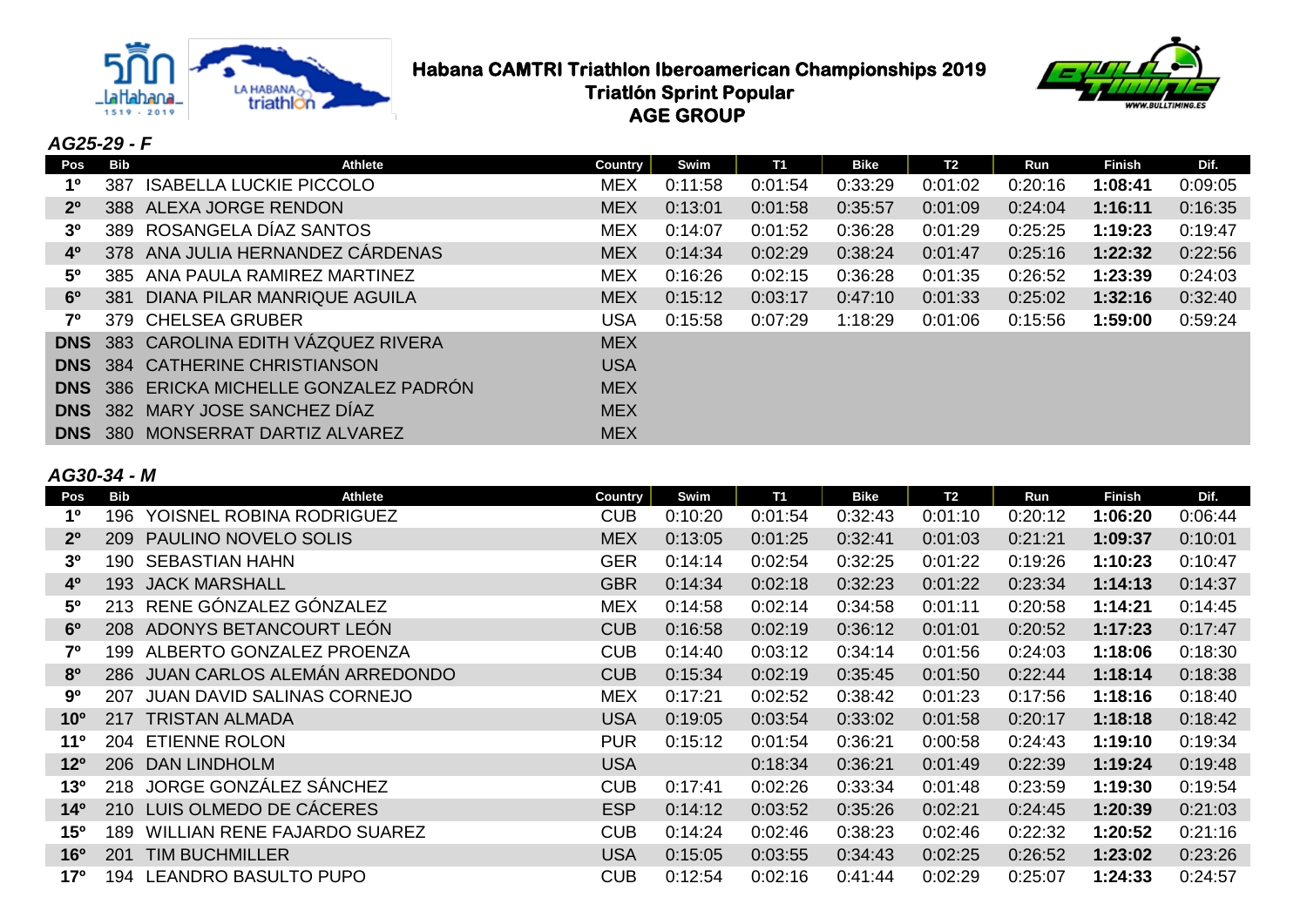

**Habana CAMTRI Triathlon Iberoamerican Championships 2019**<br>Triatlon Sprint Popular<br>Conservation Conservation Conservation Sprince Conservation of the conservation of the conservation of the conservation of the conservation  **Triatlón Sprint Popular AGE GROUP**



| Pos             | Bib | <b>Athlete</b>                  | Country    | Swim    | <b>T1</b> | <b>Bike</b> | <b>T2</b> | Run     | <b>Finish</b> | Dif.    |
|-----------------|-----|---------------------------------|------------|---------|-----------|-------------|-----------|---------|---------------|---------|
| 18 <sup>o</sup> | 197 | ALEX BLANCO IGLESIAS            | <b>CUB</b> | 0:21:43 | 0:03:01   | 0:37:38     | 0:01:39   | 0:21:59 | 1:26:02       | 0:26:26 |
| 19º             |     | 202 ERNESTO GAMBOA AIRA         | <b>CUB</b> | 0:19:05 | 0:03:26   | 0:37:09     | 0:02:43   | 0:26:20 | 1:28:45       | 0:29:09 |
| 20 <sup>o</sup> |     | 205 BRETT PERLMUTTER            | <b>USA</b> | 0:19:23 | 0:05:03   | 0:38:28     | 0:02:11   | 0:24:54 | 1:30:01       | 0:30:25 |
| 21°             |     | 212 IVAN PINEY INFANTE          | <b>CUB</b> | 0:15:54 | 0:02:48   | 0:39:13     | 0:00:45   | 0:33:30 | 1:32:13       | 0:32:37 |
| $22^{\circ}$    |     | 215 MAYKEL GUTIERREZ RIVERA     | <b>CUB</b> | 0:19:43 | 0:03:35   | 0:42:58     | 0:02:04   | 0:25:12 | 1:33:34       | 0:33:58 |
| 23 <sup>o</sup> |     | 198 LIVAN VALDEZ YERO           | <b>CUB</b> | 0:19:53 | 0:04:28   | 0:44:44     | 0:03:25   | 0:21:36 | 1:34:08       | 0:34:32 |
| $24^{\circ}$    |     | 195 FERNANDO REYES AGUIRRE      | <b>MEX</b> | 0:17:15 | 0:03:24   | 0:45:06     | 0:02:23   | 0:28:48 | 1:36:59       | 0:37:23 |
| $25^{\circ}$    |     | 214 RICARDO ARAGUEZ RIOS        | <b>CUB</b> | 0:18:58 | 0:04:01   | 0:41:58     | 0:03:48   | 0:28:23 | 1:37:10       | 0:37:34 |
| $26^{\circ}$    |     | 216 FRANCO MANRIQUE TORREA      | <b>MEX</b> | 0:17:49 | 0:06:20   | 0:42:16     | 0:01:44   | 0:30:15 | 1:38:25       | 0:38:49 |
| $27^\circ$      | 221 | JORGE LUIS HORTA ZARATE         | <b>MEX</b> | 0:20:44 | 0:08:44   | 0:50:50     | 0:04:01   | 0:36:37 | 2:00:58       | 1:01:22 |
| <b>DNS</b>      |     | 200 ARIEL STEVE                 | <b>USA</b> |         |           |             |           |         |               |         |
| <b>DNS</b>      |     | 203 CARLOS R RODRIGUEZ LOPEZ    | <b>CUB</b> |         |           |             |           |         |               |         |
| <b>DNS</b>      |     | 192 CESAR ANTONIO CITY DIPLAN   | <b>DOM</b> |         |           |             |           |         |               |         |
| <b>DNS</b>      | 211 | <b>ISRAEL PERALTA CABALLERO</b> | <b>MEX</b> |         |           |             |           |         |               |         |
| <b>DNS</b>      | 191 | WILBERT JESUS RICALDE CAMBRANES | <b>MEX</b> |         |           |             |           |         |               |         |

### *AG30-34 - F*

| Pos         | <b>Bib</b> | <b>Athlete</b>                                 | Country    | Swim     | T1       | Bike     | <b>T2</b> | Run                        | <b>Finish</b> | Dif.     |
|-------------|------------|------------------------------------------------|------------|----------|----------|----------|-----------|----------------------------|---------------|----------|
| 10          |            | 392 TANIA PAREDES CRUZ                         | <b>MEX</b> | 00:15:34 | 00:02:32 | 00:38:58 | 00:01:51  | 00:25:01                   | 01:23:58      | 00:24:22 |
| $2^{\circ}$ |            | 426 MICHELLE HUANG                             | USA.       | 00:17:47 | 00:02:32 | 00:38:38 | 00:01:48  |                            |               | 00:25:05 |
| 30          |            | 397 KARINA ITSEL CAMACHO HERNANDEZ             | MEX        | 00:17:11 | 00:02:47 | 00:43:02 |           | 00:01:48 00:23:52 01:28:42 |               | 00:29:06 |
| 40          |            | 395 FERNANDA VICTORIA BOUZAS MARTINEZ          | <b>MEX</b> | 00:15:51 | 00:04:07 | 00:45:38 | 00:03:21  | 00:33:47                   | 01:42:46      | 00:43:10 |
| 50          |            | 393 ANA MERCEDES ALVARADO TORO                 | COL        | ∩∩∙18∙06 | 00:06:22 | 00:45:24 | 00:02:29  | 00:39:07                   | 01:51:30      | 00:51:54 |
|             |            | <b>DNS</b> 390 LAURA ALEJANDRA MENDOZA ESPADAS | <b>MEX</b> |          |          |          |           |                            |               |          |
|             |            | <b>DNS</b> 391 MARGARITA ANEL CHAN BRICENO     | <b>MEX</b> |          |          |          |           |                            |               |          |
|             |            | <b>DNS</b> 396 SHELLAR GARCIA                  | <b>PUR</b> |          |          |          |           |                            |               |          |

### *AG35-39 - M*

| Pos Bib | Athlete                      | <b>Country</b> | Swim       | <b>TTL</b> | Bike     | <b>T2</b> | Run | Finish                                           | Dif. |
|---------|------------------------------|----------------|------------|------------|----------|-----------|-----|--------------------------------------------------|------|
| 10      | 237 KEVING PALACIOS PËREZ    | <b>MFX</b>     | 00:11:45   | 00:01:31   |          |           |     | 00:31:55  00:01:00  00:20:01  01:06:14  00:06:38 |      |
| 20      | 238 FERLAN PÉREZ TRATER      | CUB.           | 00:14:51   | 00:01:53   | 00:30:47 |           |     | $00:01:57$ $00:20:15$ <b>01:09:45</b> $00:10:09$ |      |
| ر?      | 245 MARCELO LEONARDO ALVAREZ | ARG.           | 00:13:06   | 00:01:27   |          |           |     | 00:32:59 00:01:28 00:23:25 01:12:27 00:12:51     |      |
| 40      | 239 WILLIAM SWAN             | USA            | . ດດ∙16∙16 | 00:02:35   |          |           |     | 00:32:34  00:01:37  00:23:45  01:16:48  00:17:12 |      |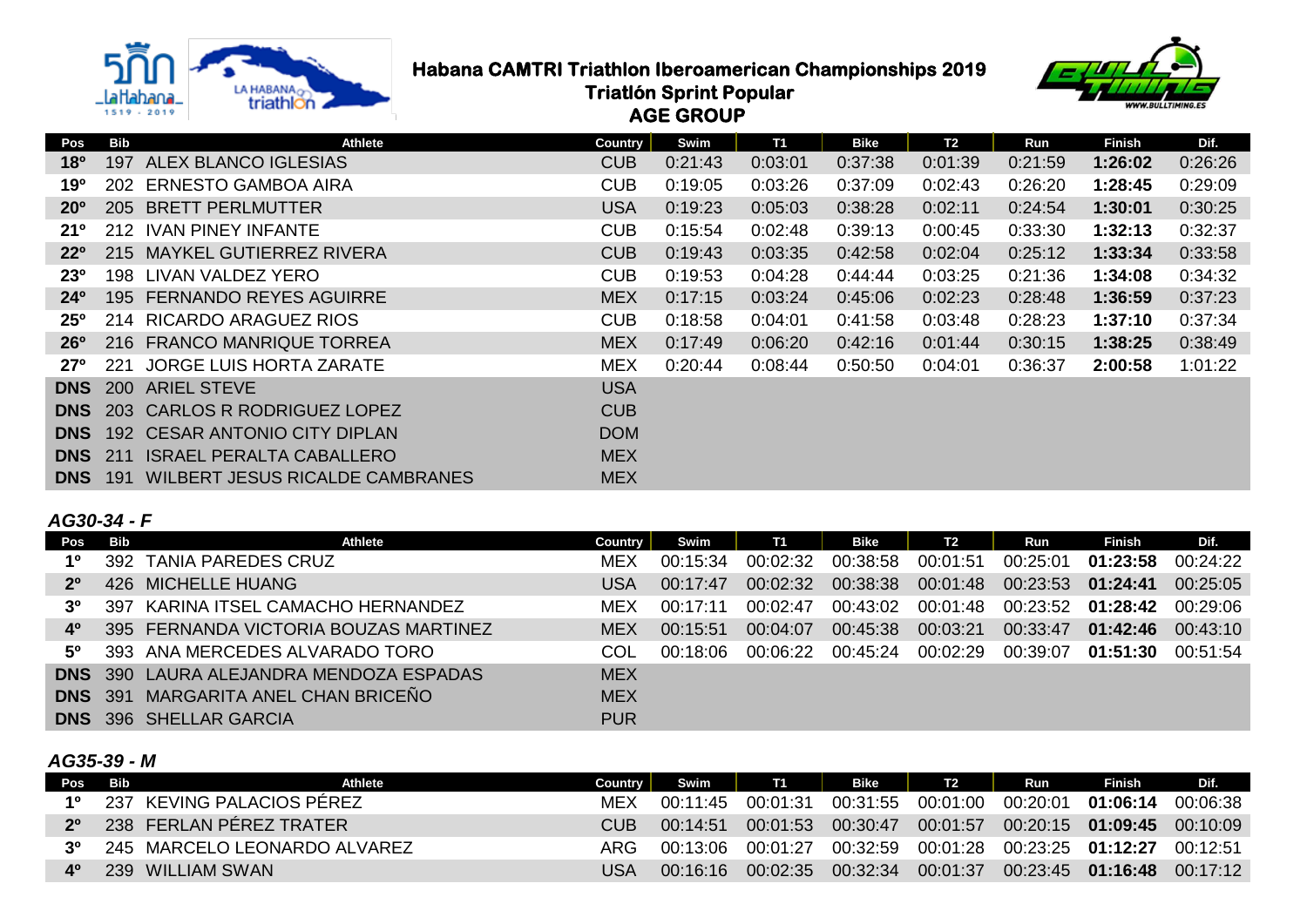

# **Habana CAMTRI Triathlon Iberoamerican Championships 2019**<br>Triatlon Sprint Popular<br>Triatlon Sprint Popular

 **Triatlón Sprint Popular**





| Pos             | <b>Bib</b> | <b>Athlete</b>                           | <b>Country</b> | Swim     | <b>T1</b> | <b>Bike</b> | T <sub>2</sub> | Run      | <b>Finish</b> | Dif.     |
|-----------------|------------|------------------------------------------|----------------|----------|-----------|-------------|----------------|----------|---------------|----------|
| 50              | 231        | <b>ESTEBAN CALDERON HERNANDEZ</b>        | <b>COL</b>     | 00:18:21 | 00:03:41  | 00:37:03    | 00:01:59       | 00:23:59 | 01:25:04      | 00:25:28 |
| 6 <sup>o</sup>  | 249        | <b>FAUSTO RIUSSI CRUZ</b>                | <b>MEX</b>     | 00:14:53 | 00:02:45  | 00:42:23    | 00:01:33       | 00:24:28 | 01:26:03      | 00:26:27 |
| 7 <sup>0</sup>  |            | 253 PEDRO OLMEDO DE CÁCERES              | <b>ESP</b>     | 00:16:32 | 00:05:19  | 00:37:49    | 00:01:00       | 00:25:30 | 01:26:13      | 00:26:37 |
| 80              |            | 246 EDGAR ARANGO DIAZ                    | <b>MEX</b>     | 00:13:44 | 00:03:10  | 00:40:20    | 00:03:35       | 00:26:01 | 01:26:52      | 00:27:16 |
| 90              |            | 252 ROBERTO PAVEL SALDAÑA ESTAÑOL        | <b>MEX</b>     | 00:13:28 | 00:04:04  | 00:40:18    | 00:01:46       | 00:28:06 | 01:27:44      | 00:28:08 |
| 10 <sup>o</sup> | 339        | <b>MARCELO CESAR CARUSO</b>              | <b>ARG</b>     | 00:16:20 | 00:04:23  | 00:40:48    | 00:01:12       | 00:27:45 | 01:30:30      | 00:30:54 |
| $11^{\circ}$    | 236        | PIER M. RODRIGUEZ                        | <b>PUR</b>     | 00:19:50 | 00:03:09  | 00:39:21    | 00:02:01       | 00:26:12 | 01:30:34      | 00:30:58 |
| 12 <sup>o</sup> |            | 254 DAYRON JOSÉ AVELLO MARIAN            | <b>CUB</b>     | 00:16:56 | 00:03:59  | 00:41:24    | 00:02:31       | 00:27:26 | 01:32:17      | 00:32:41 |
| 13 <sup>o</sup> |            | 243 MICHAEL STEPHENS                     | <b>USA</b>     | 00:18:09 | 00:04:03  | 00:43:20    | 00:01:12       | 00:26:37 | 01:33:23      | 00:33:47 |
| 14 <sup>0</sup> |            | 240 MIGUEL ROURA                         | <b>USA</b>     | 00:14:44 | 00:06:54  | 00:45:08    | 00:01:11       | 00:25:27 | 01:33:27      | 00:33:51 |
| 150             |            | 244 JEFFREY LOWE                         | USA            | 00:14:52 | 00:06:49  | 00:45:07    | 00:01:06       | 00:26:24 | 01:34:19      | 00:34:43 |
| 16 <sup>o</sup> | 241        | DAVID E WEBER                            | <b>USA</b>     | 00:14:59 | 00:06:58  | 00:47:28    | 00:01:58       | 00:30:09 | 01:41:33      | 00:41:57 |
| 17°             |            | 248 BRUNO NAVARRO VANEGAS                | <b>MEX</b>     | 00:22:41 | 00:04:45  | 00:49:28    | 00:02:38       | 00:34:05 | 01:53:39      | 00:54:03 |
| 18 <sup>o</sup> |            | 232 ALFREDO AMADOR                       | <b>CUB</b>     | 00:17:56 | 00:04:18  | 01:13:07    | 00:03:34       | 00:49:20 | 02:28:17      | 01:28:41 |
| <b>DNS</b>      | 251        | <b>CARLOS ARIEL TEJEDA MORA</b>          | <b>CUB</b>     |          |           |             |                |          |               |          |
| <b>DNS</b>      |            | 233 CARLOS ROBERTO GUTIERREZ ANDRADE     | <b>MEX</b>     |          |           |             |                |          |               |          |
| <b>DNS</b>      | 247        | <b>DANIEL ORTEGA</b>                     | <b>MEX</b>     |          |           |             |                |          |               |          |
| <b>DNS</b>      |            | 234 KELVIN NUÑEZ                         | <b>USA</b>     |          |           |             |                |          |               |          |
| <b>DNS</b>      |            | 235 MARIO ALBERTO VASQUEZ MENDEZ         | <b>MEX</b>     |          |           |             |                |          |               |          |
| <b>DNS</b>      |            | 250 OSVALDO MARTINEZ GONZALEZ DE SALCEDA | <b>MEX</b>     |          |           |             |                |          |               |          |

### *AG35-39 - F*

| Pos         | Bib | Athlete                                    | <b>Country</b> | Swim     | <b>T1</b> | Bike     | T2       | Run      | <b>Finish</b> | Dif.     |
|-------------|-----|--------------------------------------------|----------------|----------|-----------|----------|----------|----------|---------------|----------|
| 1º          |     | 399 SAYDA MELINA RODRIGUEZ GÓMEZ           | <b>MEX</b>     | 00:14:39 | 00:02:51  | 00:38:06 | 00:01:26 | 00:27:25 | 01:24:29      | 00:24:53 |
| $2^{\circ}$ |     | 401 HARUMI CÁRDENAS GARCÍA                 | <b>CUB</b>     | 00:16:35 | 00:03:21  | 00:41:12 | 00:01:44 | 00:27:57 | 01:30:51      | 00:31:15 |
| 3º          |     | 402 GABRIELA RODRIGUEZ MUNGUIA             | <b>MEX</b>     | 00:17:42 | 00:03:13  | 00:44:18 | 00:01:31 |          |               | 00:33:26 |
| 40          |     | 398 DALIA FERNÁNDEZ REYES                  | <b>CUB</b>     | 00:17:58 | 00:03:20  | 00:44:04 | 00:01:49 | 00:27:07 | 01:34:19      | 00:34:43 |
| 50          |     | 404 MARIA GUADALUPE CARMONA RODRIGUEZ      | <b>MEX</b>     | 00.17.11 | 00:02:45  | 00:45:35 | 00:01:31 | 00:28:50 | 01:35:54      | 00:36:18 |
| 60          |     | 407 ELVA JAZMIN DIAZ ZAVALETA              | <b>MEX</b>     | 00:21:21 | 00:03:13  | 00:48:50 | 00:01:41 | 00:25:53 | 01:40:59      | 00:41:23 |
| 70          |     | 400 DAPHNE VAN DEN BERGH                   | USA            | 00:16:28 | 00:04:53  | 00:49:10 | 00:01:27 | 00:33:09 | 01:45:08      | 00:45:32 |
|             |     | <b>DNS</b> 405 ANALIA LORENA CALCAGNI      | <b>ARG</b>     |          |           |          |          |          |               |          |
|             |     | <b>DNS</b> 403 CECICLIA AGUILERA MACIAS    | <b>MEX</b>     |          |           |          |          |          |               |          |
|             |     | <b>DNS</b> 408 ELVA ABRIL SERVIN CASTREJON | <b>MEX</b>     |          |           |          |          |          |               |          |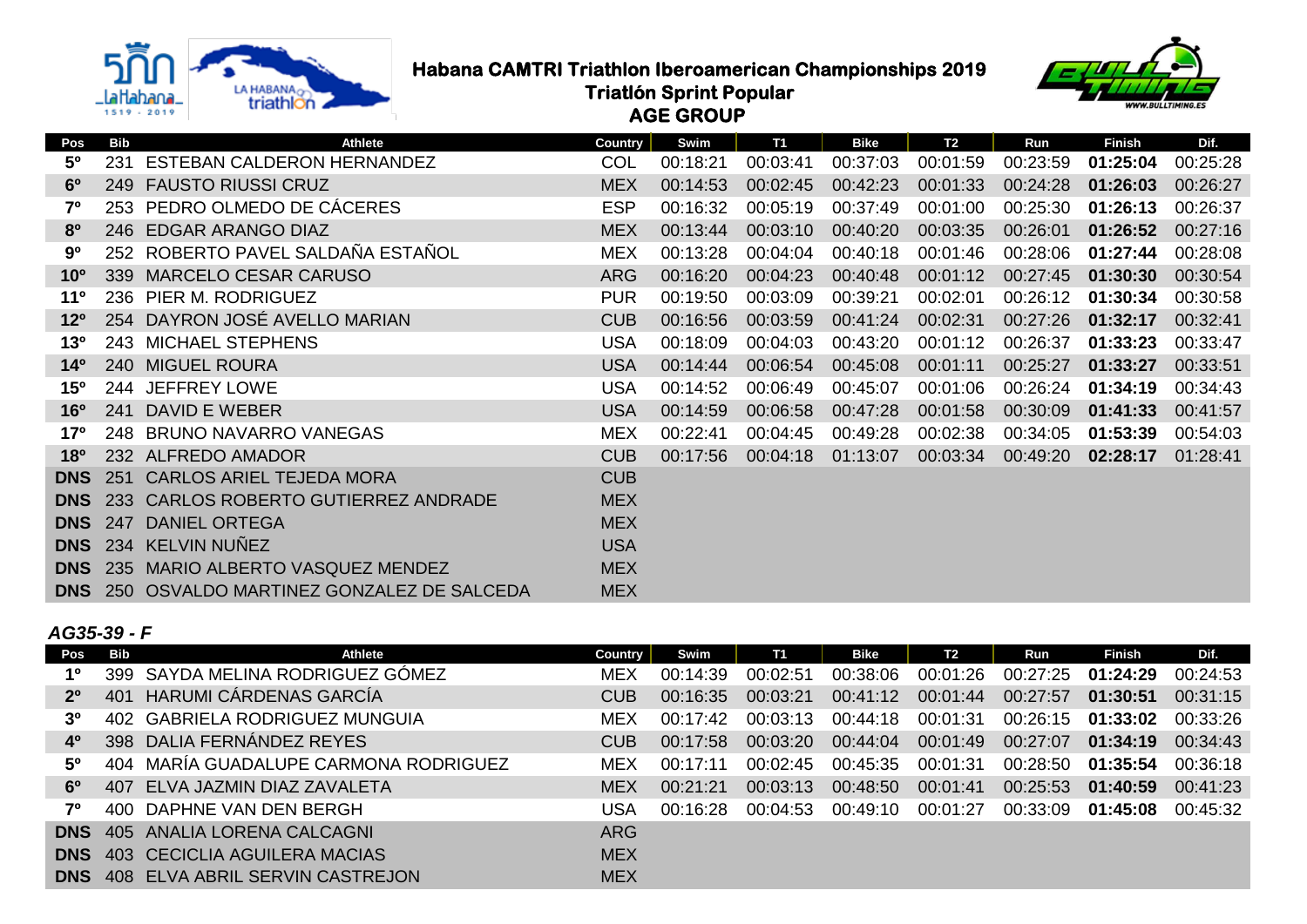

 **Habana CAMTRI Triathlon Iberoamerican Championships 2019**<br>Triatlon Sprint Popular<br>Triatlon Sprint Popular

 **Triatlón Sprint Popular**



 **AGE GROUP**

| Pos                   | Bib        | Athlete                               | Country        | Swim     | $\mathbf{11}$ | Bike        | T2        | Run      | Finish        | Dif.     |
|-----------------------|------------|---------------------------------------|----------------|----------|---------------|-------------|-----------|----------|---------------|----------|
|                       |            | <b>DNS</b> 406 JENNY MÉNDEZ FUENTES   | <b>CUB</b>     |          |               |             |           |          |               |          |
| AG40-44 - M           |            |                                       |                |          |               |             |           |          |               |          |
| Pos                   | <b>Bib</b> | <b>Athlete</b>                        | <b>Country</b> | Swim     | <b>T1</b>     | <b>Bike</b> | <b>T2</b> | Run      | <b>Finish</b> | Dif.     |
| 1 <sup>0</sup>        |            | 261 JAVIER SCHVEMER                   | <b>ARG</b>     | 00:13:40 | 00:01:38      | 00:32:14    | 00:01:07  | 00:19:20 | 01:08:01      | 00:08:25 |
| 2 <sup>0</sup>        |            | 282 JEROME BOURGEOIS                  | <b>CAN</b>     | 00:13:42 | 00:02:40      | 00:31:51    | 00:01:42  | 00:22:30 | 01:12:28      | 00:12:52 |
| 3 <sup>o</sup>        |            | 263 JORGE GUZMAN ELIZALDE             | <b>MEX</b>     | 00:12:07 | 00:02:30      | 00:35:24    | 00:01:11  | 00:21:36 | 01:12:51      | 00:13:15 |
| 4 <sup>0</sup>        |            | 259 LUIS EDEL IGLESIAS CALZADILLA     | <b>CUB</b>     | 00:14:29 | 00:02:13      | 00:33:23    | 00:01:16  | 00:21:51 | 01:13:12      | 00:13:36 |
| 5 <sup>0</sup>        |            | 271 JOEL PEÑATE QUINTANA              | <b>CUB</b>     | 00:16:36 | 00:03:13      | 00:31:40    | 00:01:15  | 00:20:51 | 01:13:37      | 00:14:01 |
| 6 <sup>o</sup>        |            | 262 MARK VAN DEN BERGH                | <b>USA</b>     | 00:14:14 | 00:02:48      | 00:34:45    | 00:01:39  | 00:21:09 | 01:14:36      | 00:15:00 |
| 7 <sup>0</sup>        |            | 277 LYAIN GUILLEN GONZÁLEZ            | <b>CUB</b>     | 00:17:03 | 00:02:43      | 00:32:04    | 00:02:17  | 00:25:14 | 01:19:22      | 00:19:46 |
| 8 <sup>o</sup>        |            | 266 MIGUEL LOPEZ PULIDO               | <b>MEX</b>     | 00:12:55 | 00:02:50      | 00:36:28    | 00:02:12  | 00:26:57 | 01:21:25      | 00:21:49 |
| 90                    |            | 279 DORIAN ROACH                      | <b>BAH</b>     | 00:11:49 | 00:01:58      | 00:36:39    | 00:02:00  | 00:31:00 | 01:23:29      | 00:23:53 |
| 10 <sup>o</sup>       |            | 257 FREDERIC AUBRY                    | <b>FRA</b>     | 00:15:39 | 00:03:47      | 00:40:31    | 00:01:52  | 00:22:22 | 01:24:14      | 00:24:38 |
| 11 <sup>0</sup>       |            | 272 LUIS HORACIO MUÑOZ ORTIZ          | <b>MEX</b>     | 00:17:13 | 00:03:05      | 00:34:51    | 00:02:11  | 00:27:16 | 01:24:38      | 00:25:02 |
| 12 <sup>o</sup>       |            | 268 JOSE LUIS POMPA RANGEL            | <b>MEX</b>     | 00:15:09 | 00:02:30      | 00:35:54    | 00:00:46  | 00:33:13 | 01:27:34      | 00:27:58 |
| 13 <sup>o</sup>       |            | 255 FLORENT MAYEUX                    | <b>FRA</b>     | 00:20:23 | 00:04:08      | 00:43:55    | 00:00:48  | 00:20:44 | 01:29:59      | 00:30:23 |
| 14 <sup>0</sup>       |            | 273 CARLOS ALVAREZ BECERRA            | <b>MEX</b>     | 00:12:26 | 00:01:44      | 00:54:10    | 00:01:25  | 00:21:55 | 01:31:41      | 00:32:05 |
| 15 <sup>o</sup>       |            | 267 VICTOR GALLEGOS DÍAZ              | <b>MEX</b>     | 00:16:53 | 00:03:59      | 00:42:14    | 00:01:45  | 00:27:20 | 01:32:13      | 00:32:37 |
| <b>16<sup>o</sup></b> |            | 278 MICHAEL SANCHEZ RODRIGUEZ         | <b>CUB</b>     | 00:16:48 | 00:03:28      | 00:39:43    | 00:02:15  | 00:30:22 | 01:32:39      | 00:33:03 |
| 17 <sup>o</sup>       |            | 276 ALAIN SUAREZ VILLALOBO            | <b>CUB</b>     | 00:16:31 | 00:05:11      | 00:35:27    | 00:02:53  | 00:34:39 | 01:34:43      | 00:35:07 |
| <b>18º</b>            |            | 264 MARC JAPEL                        | <b>FRA</b>     | 00:19:57 | 00:04:56      | 00:42:24    | 00:02:50  | 00:26:26 | 01:36:34      | 00:36:58 |
| 190                   |            | 274 JAVIER ARAMBARRI PÉREZ            | <b>ESP</b>     | 00:16:11 | 00:04:51      | 00:43:48    | 00:02:43  | 00:33:20 | 01:40:55      | 00:41:19 |
| 20 <sup>o</sup>       |            | 281 RON RIGORES                       | <b>USA</b>     | 00:18:54 | 00:05:35      | 00:46:24    | 00:01:38  | 00:29:58 | 01:42:30      | 00:42:54 |
| 21 <sup>0</sup>       |            | 258 DANY MARTINEZ                     | <b>CUB</b>     | 00:15:33 | 00:03:21      | 00:41:02    | 00:02:26  | 00:42:03 | 01:44:26      | 00:44:50 |
| <b>22º</b>            |            | 275 FERNANDO GARCÍA LEÓN              | <b>CUB</b>     | 00:19:34 | 00:03:45      | 00:46:45    | 00:01:57  | 00:33:06 | 01:45:09      | 00:45:33 |
| <b>23º</b>            |            | 242 JOSE ANTONIO LEYVA MESA           | <b>CUB</b>     | 00:24:31 | 00:03:32      | 00:43:06    | 00:02:15  | 00:31:44 | 01:45:10      | 00:45:34 |
| 24 <sup>o</sup>       |            | 269 LUIS ADRIÁN CASTRO DE LA ROSA     | <b>MEX</b>     | 00:23:36 | 00:05:19      | 00:46:49    | 00:02:24  | 00:27:36 | 01:45:45      | 00:46:09 |
| 25 <sup>o</sup>       |            | 256 ROBERTO HERNANDEZ VELAZQUEZ       | <b>MEX</b>     | 00:22:30 | 00:04:46      | 00:49:41    | 00:02:51  | 00:33:50 | 01:53:40      | 00:54:04 |
| 26°                   |            | 270 FERNANDO ESCALANTE LÓPEZ          | <b>MEX</b>     | 00:27:33 | 00:04:39      | 00:43:42    | 00:01:27  | 00:37:59 | 01:55:23      | 00:55:47 |
| <b>DNS</b>            |            | 260 GUILLERMO RAFAEL VALTIERRA GALVÁN | <b>MEX</b>     |          |               |             |           |          |               |          |
| <b>DNS</b>            |            | 283 JUAN SORIANO ESCOBEDO             | <b>MEX</b>     |          |               |             |           |          |               |          |
| <b>DNS</b>            |            | 280 PABLO MENDEZ TORREZ CERVANTES     | <b>MEX</b>     |          |               |             |           |          |               |          |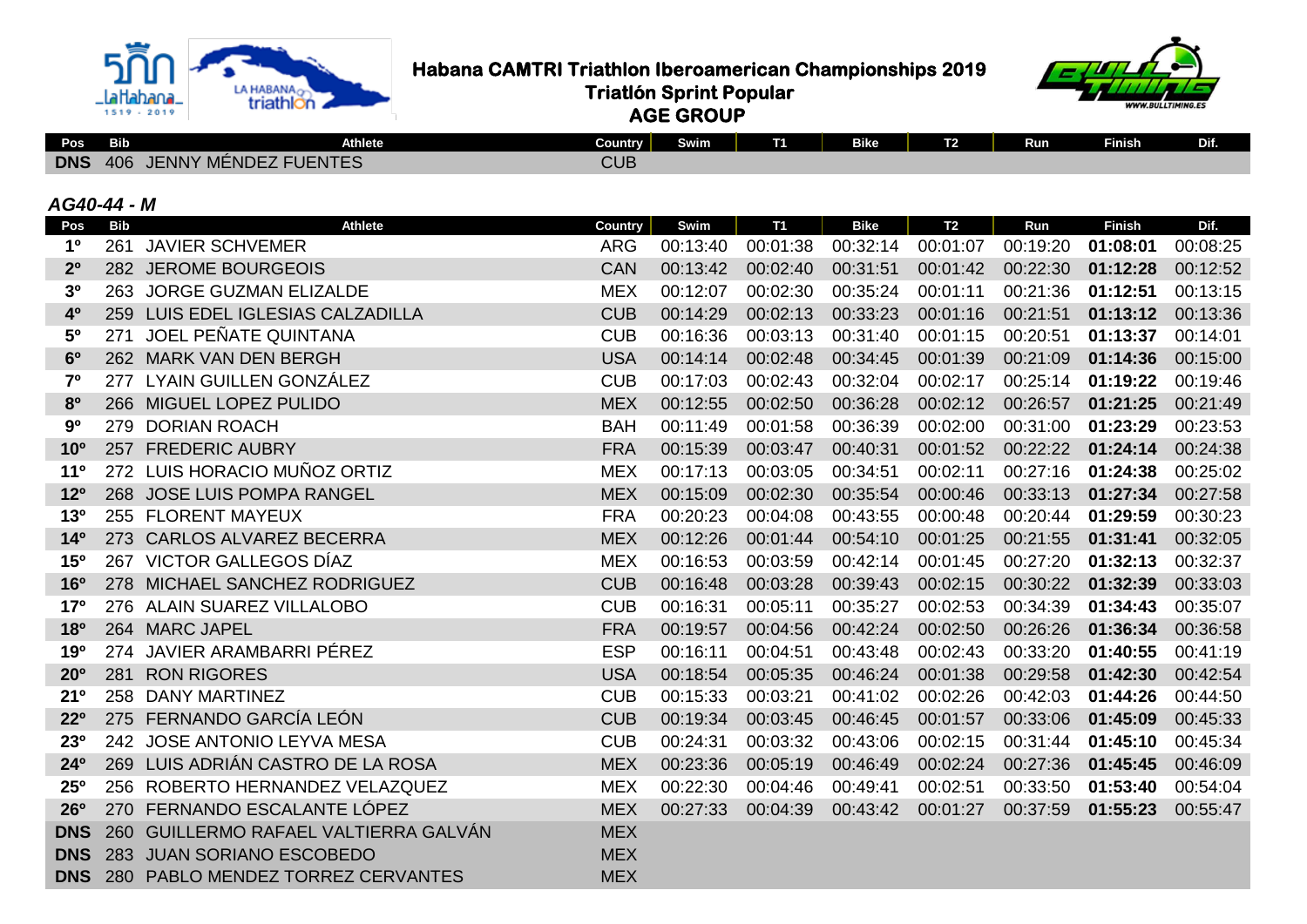

 **Habana CAMTRI Triathlon Iberoamerican Championships 2019**<br>Triatlon Sprint Popular<br>Conduction Conduction

 **Triatlón Sprint Popular AGE GROUP**

| Pos        | <b>Bib</b>              | Athlete                 | Country    | Swim | ŀ | <b>SHIZ</b><br>$-10o$ | $-$<br>. . | Run | <b>Finish</b> | --<br>. |
|------------|-------------------------|-------------------------|------------|------|---|-----------------------|------------|-----|---------------|---------|
| <b>DNS</b> | 265<br>. P <sup>2</sup> | ORNIEL BRRIOS RODRÍGUEZ | <b>CUB</b> |      |   |                       |            |     |               |         |

#### *AG40-44 - F*

|             | Pos Bib<br>Athlete                    | Country | Swim     | <b>T1</b> | Bike     | T <sub>2</sub> | Run | Finish                                              | Dif.     |
|-------------|---------------------------------------|---------|----------|-----------|----------|----------------|-----|-----------------------------------------------------|----------|
| 10          | 409 OLIVIA ACOSTA RUIZ                | MEX     | 00:14:48 | 00:02:19  |          |                |     | 00:37:02 00:01:52 00:27:48 <b>01:23:52</b> 00:24:16 |          |
| $2^{\circ}$ | 410 ERIKA MARIANA RÍOS RAMIREZ        | MFX     | 00:18:02 | 00:03:18  | 00:47:21 |                |     | $00:02:48$ 00:26:23 01:37:54 00:38:18               |          |
| 3º          | 412 SHANNON SYKES                     | USA     | 00:14:02 | 00:03:30  | 00:49:41 |                |     | 00:01:26 00:30:08 01:38:48 00:39:12                 |          |
| 40          | 413 YUNEN LEON TELLEZ                 | MFX     | 00.19.47 | 00:04:59  |          |                |     | 00:45:20 00:01:53 00:31:18 <b>01:43:19</b> 00:43:43 |          |
| .50         | 411 VICTORIA DEL PILAR MONTAÑEZ TREJO | MFX     | 00:22:32 | 00∙02∙10  | 00:52:30 |                |     |                                                     | 00:59:24 |

## *AG45-49 - M*

| Pos             | Bib   | Athlete                             | <b>Country</b> | Swim     | <b>T1</b> | <b>Bike</b> | T2       | Run      | Finish   | Dif.     |
|-----------------|-------|-------------------------------------|----------------|----------|-----------|-------------|----------|----------|----------|----------|
| 1º              | 123.  | <b>JUAN CARLOS GREENE GUILLEN</b>   | <b>MEX</b>     | 00:11:11 | 00:01:33  | 00:34:43    | 00:00:58 | 00:23:33 | 01:12:00 | 00:12:24 |
| $2^{\circ}$     |       | 292 GERARDO FEDERICO BASCHUK ALONSO | <b>MEX</b>     | 00:12:08 | 00:02:33  | 00:35:25    | 00:02:12 | 00:24:40 | 01:16:59 | 00:17:23 |
| 3º              |       | 295 JUAN JAVIER MORALES GUTIERREZ   | <b>MEX</b>     | 00:15:03 | 00:03:00  | 00:34:39    | 00:01:57 | 00:24:37 | 01:19:18 | 00:19:42 |
| 4 <sup>0</sup>  |       | 288 BRUNEL MILLAN PÉREZ             | <b>CUB</b>     | 00:16:06 | 00:03:16  | 00:38:35    | 00:02:13 | 00:28:09 | 01:28:22 | 00:28:46 |
| 50              |       | 294 ALAIN SONDON GONZALEZ           | <b>CUB</b>     | 00:17:02 | 00:03:42  | 00:44:12    | 00:00:57 | 00:28:51 | 01:34:45 | 00:35:09 |
| $6^{\circ}$     |       | 293 JEAN-MICHEL GUYONVARCH          | <b>FRA</b>     | 00:22:52 | 00:05:19  | 00:39:03    | 00:02:09 | 00:26:36 | 01:36:00 | 00:36:24 |
| 70              |       | 284 CARLOS AUGUSTO MEDINA RIVERO    | <b>MEX</b>     | 00:21:19 | 00:03:18  | 00:40:35    | 00:03:22 | 00:31:52 | 01:40:28 | 00:40:52 |
| 8 <sup>0</sup>  |       | 290 DANIEL CASTILLO DÍAZ            | <b>CUB</b>     | 00:24:42 | 00:03:38  | 00:43:29    | 00:02:27 | 00:33:25 | 01:47:45 | 00:48:09 |
| 90              |       | 289 ERIK MICHEL RODRÍGUEZ AGUILERA  | <b>CUB</b>     | 00:16:45 | 00:06:38  | 00:53:09    | 00:01:41 | 00:29:30 | 01:47:46 | 00:48:10 |
| 10 <sup>o</sup> |       | 285 IVÁN CRUZ AYALA                 | <b>MEX</b>     | 00:27:05 | 00:04:36  | 00:51:30    | 00:02:42 | 00:36:34 | 02:02:29 | 01:02:53 |
| 11 <sup>o</sup> |       | 220 IVÁN SARMIENTO SOSA             | <b>CUB</b>     | 00:24:52 | 00:09:58  | 00:44:58    | 00:04:30 | 00:47:17 | 02:11:37 | 01:12:01 |
| <b>DNS</b>      |       | 296 FEDERICO GÓMEZ SÁNCHEZ          | <b>MEX</b>     |          |           |             |          |          |          |          |
| <b>DNS</b>      | - 291 | <b>GUSTAVO BORJA PEREZ</b>          | <b>MEX</b>     |          |           |             |          |          |          |          |
|                 |       | <b>DNS</b> 287 PASCAL JAPEL-TELGA   | <b>FRA</b>     |          |           |             |          |          |          |          |

## *AG45-49 - F*

| Pos Bib        |                     | Athlete                        | Country | Swim              | $\mathbf{I}$ 1 | Bike I   | T2                                                  | Run | Finish              | Dif. |
|----------------|---------------------|--------------------------------|---------|-------------------|----------------|----------|-----------------------------------------------------|-----|---------------------|------|
| 10             | 416 ALMA ESPARZA    |                                | MEX     | 00:15:51          | 00:02:11       |          | 00:39:00  00:01:16  00:28:00  01:26:21  00:26:45    |     |                     |      |
| 20             |                     | 421 MARIBEL CEDILLO CARRILLO   | MEX     | 00:14:52          | 00:02:28       |          | 00:42:38 00:01:35 00:30:28 <b>01:32:02</b> 00:32:26 |     |                     |      |
| و?             |                     | 420 YAMILKA DE LA HOZ GONZÁLEZ | CUB     | 00:13:25 00:03:23 |                |          | 00:49:06 00:01:10 00:27:17 01:34:23 00:34:47        |     |                     |      |
| 4 <sup>o</sup> | 418 NAYELI APARICIO |                                | MEX     | 00:14:45          | 00:02:42       | 00:41:41 | 00:01:32 00:36:57                                   |     | $01:37:38$ 00:38:02 |      |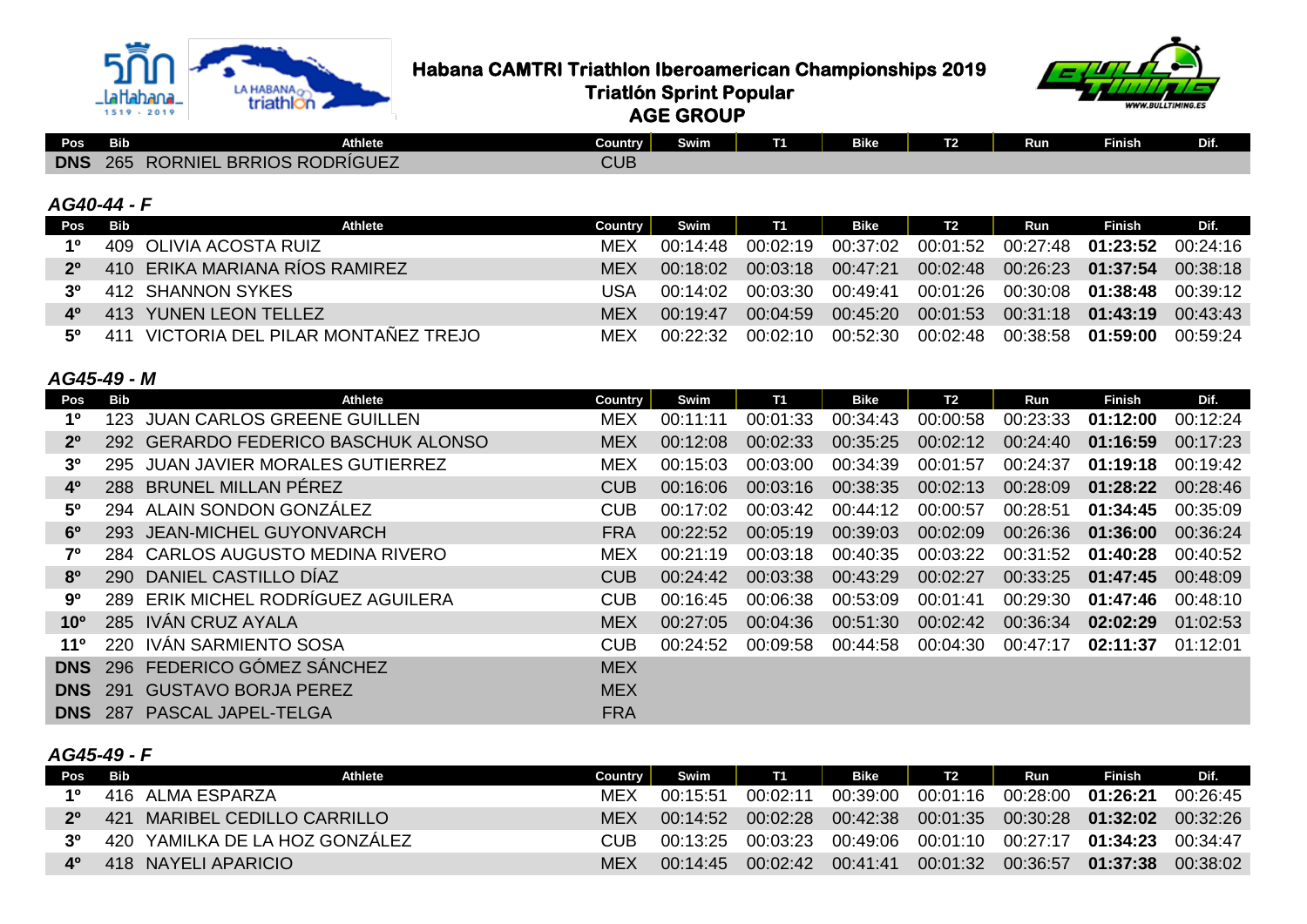

**Habana CAMTRI Triathlon Iberoamerican Championships 2019**<br>Triatlon Sprint Popular<br>Conservation 2019

 **Triatlón Sprint Popular**



| <b>AGE GROUP</b> |  |
|------------------|--|

| Pos | Bib | Athlete                                    | Country    | Swim I T1           |          | Bike                                             | T <sub>2</sub> | Run | Finish                                                    | Dif. |
|-----|-----|--------------------------------------------|------------|---------------------|----------|--------------------------------------------------|----------------|-----|-----------------------------------------------------------|------|
| 50  |     | 415 JULIE SAUVĖ                            | CAN        | 00:13:31            | 00:04:47 | 00:45:57                                         | 00:02:49       |     |                                                           |      |
| 60  |     | 417 RITA YADIRA MANCEBO JEREZ              | <b>BEL</b> | $00:20:15$ 00:04:25 |          | 00:48:23  00:01:18  00:28:46  01:43:10  00:43:34 |                |     |                                                           |      |
| 70  |     | 414 YAIZA MANRIQUE                         | MEX        | 00:17:18            | 00:03:54 |                                                  |                |     | $01:02:12$ $00:03:02$ $00:37:02$ <b>02:03:30</b> 01:03:54 |      |
|     |     | <b>DNS</b> 419 ERICA BEATRIZ MILLET CORONA | <b>MEX</b> |                     |          |                                                  |                |     |                                                           |      |

### *AG50-54 - M*

| Pos             | Bib | Athlete                          | <b>Country</b> | Swim     | T1       | Bike     | T <sub>2</sub> | Run      | <b>Finish</b> | Dif.     |
|-----------------|-----|----------------------------------|----------------|----------|----------|----------|----------------|----------|---------------|----------|
| 1 <sup>0</sup>  | 309 | BULMARO ALVAREZ ZUÑIGA           | <b>MEX</b>     | 00:15:01 | 00:01:48 | 00:30:23 | 00:01:50       | 00:21:19 | 01:10:23      | 00:10:47 |
| 2 <sup>0</sup>  | 297 | <b>LUC DESCAMPS</b>              | <b>BEL</b>     | 00:15:32 | 00:03:41 | 00:34:21 | 00:00:38       | 00:23:10 | 01:17:24      | 00:17:48 |
| 3 <sup>0</sup>  | 300 | <b>PIERRE BACHUS</b>             | <b>FRA</b>     | 00:15:52 | 00:03:20 | 00:35:52 | 00:01:29       | 00:22:10 | 01:18:44      | 00:19:08 |
| 4 <sup>0</sup>  |     | 303 CARLO SACCHIERO              | <b>ITA</b>     | 00:16:46 | 00:02:52 | 00:39:22 | 00:00:31       | 00:23:22 | 01:22:56      | 00:23:20 |
| 5 <sup>0</sup>  |     | 313 JOSÉ ANTONIO CASTRO CASTELAN | <b>MEX</b>     | 00:13:21 | 00:04:02 | 00:38:49 | 00:01:55       | 00:26:55 | 01:25:04      | 00:25:28 |
| 6 <sup>o</sup>  |     | 314 ARMANDO CARDENAS FALGUEIRA   | <b>CUB</b>     | 00:13:22 | 00:02:53 | 00:41:41 | 00:01:08       | 00:28:22 | 01:27:29      | 00:27:53 |
| 70              |     | 302 JOSÉ ORIOL PÉREZ ÁLVAREZ     | <b>CUB</b>     | 00:20:05 | 00:03:37 | 00:40:50 | 00:03:02       | 00:23:13 | 01:30:49      | 00:31:13 |
| 8 <sup>0</sup>  |     | 298 ANTONY LECADRE               | <b>FRA</b>     | 00:16:50 | 00:03:28 | 00:39:50 | 00:01:30       | 00:29:37 | 01:31:17      | 00:31:41 |
| 90              | 301 | <b>BENOIT CROONENBERGHS</b>      | <b>BEL</b>     | 00:16:52 | 00:03:33 | 00:43:33 | 00:02:53       | 00:26:45 | 01:33:37      | 00:34:01 |
| 10 <sup>o</sup> | 308 | <b>JULIAN MARTINEZ PEREZ</b>     | <b>CUB</b>     | 00:17:20 | 00:04:09 | 00:46:41 | 00:01:25       | 00:26:55 | 01:36:31      | 00:36:55 |
| 11 <sup>0</sup> | 299 | HIRAM AENLLE RODRÍGUEZ           | <b>CUB</b>     | 00:18:45 | 00:05:39 | 00:46:19 | 00:03:34       | 00:24:54 | 01:39:13      | 00:39:37 |
| $12^{\circ}$    |     | 310 JUAN CARLOS GRANADOS GARCÍA  | <b>MEX</b>     | 00:23:37 | 00:05:16 | 00:39:21 | 00:02:44       | 00:29:22 | 01:40:23      | 00:40:47 |
| $13^{\circ}$    | 304 | DIOMIR HERNANDEZ TORRES          | <b>CUB</b>     | 00:19:09 | 00:07:20 | 00:50:56 | 00:02:10       | 00:26:03 | 01:45:39      | 00:46:03 |
| $14^{\circ}$    | 311 | MIGUEL ALFONSO SAMDELIS          | <b>CUB</b>     | 00:18:18 | 00:05:22 | 00:44:09 | 00:01:04       | 00:39:07 | 01:48:02      | 00:48:26 |
| $15^{\circ}$    | 305 | <b>MICHAEL HERMAN</b>            | <b>USA</b>     | 00:22:36 | 00:11:18 | 00:57:03 | 00:04:00       | 00:45:38 | 02:20:37      | 01:21:01 |
| $16^{\circ}$    | 307 | <b>STEPHEN COLLINS</b>           | <b>USA</b>     | 00:22:45 | 00:15:06 | 00:57:34 | 00:04:32       | 00:45:54 | 02:25:53      | 01:26:17 |
| <b>DNF</b>      |     | 306 GORGE LUIS VÁSQUEZ OLIVA     | <b>CUB</b>     | 00:12:50 | 00:02:45 |          |                |          |               |          |
| <b>DNS</b>      |     | 312 EULOGIO CRUZ OSORIO          | <b>MEX</b>     |          |          |          |                |          |               |          |

# *AG50-54 - F*

|             | Pos Bib | Athlete                           | Country | Swim     | <b>T1</b> | Bike     | T2                | Run      | Finish                                              | Dif. |
|-------------|---------|-----------------------------------|---------|----------|-----------|----------|-------------------|----------|-----------------------------------------------------|------|
| 10          |         | 424 MERRIE WIMMER                 | JSA     | 00:17:50 | 00:02:26  |          |                   |          |                                                     |      |
| $2^{\circ}$ |         | 429 ILIANA ELENA HERNANDEZ GARCIA | CUB     | 00:16:32 | 00:02:37  |          | 00:44:04 00:01:07 |          | 00:28:15  01:32:38  00:33:02                        |      |
| 30          |         | 422 VALERIE GUILLEMOT PAUMIER     | FRA     | 00:16:34 | 00:03:26  |          |                   |          | 00:45:29 00:02:55 00:31:16 <b>01:39:41</b> 00:40:05 |      |
| 40          |         | 394 JULIE SMITH                   | USA     | 00:19:35 | 00:04:56  |          |                   |          | 00:47:00 00:01:50 00:43:46 01:57:10 00:57:34        |      |
| 50          |         | 425 MICHELLE WOLINSKY             | JSA     | 00:25:02 | 00:09:00  | 00:56:17 | 00:04:21          | 00:31:40 | $02:06:23$ $01:06:47$                               |      |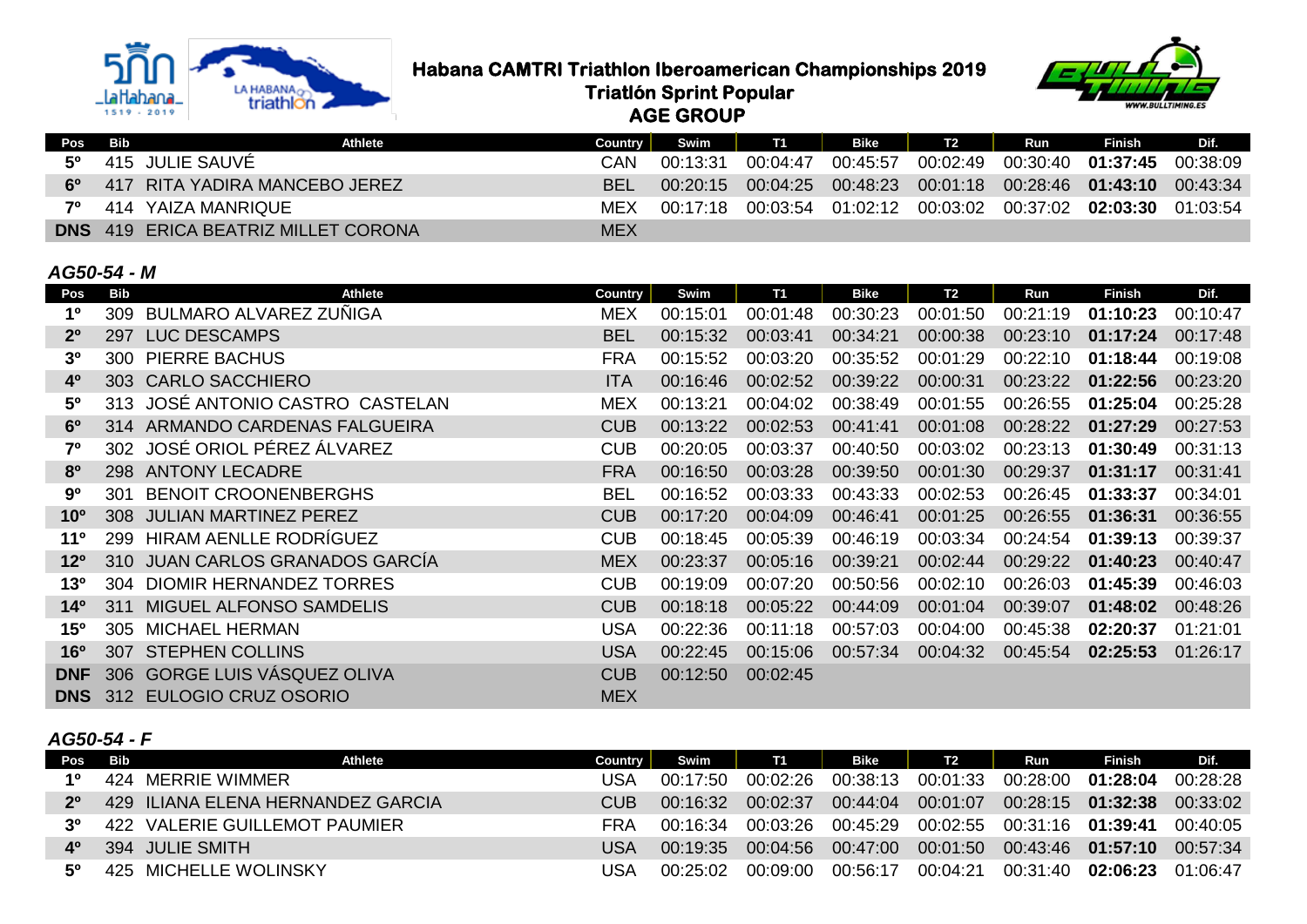

# **Habana CAMTRI Triathlon Iberoamerican Championships 2019**<br>Triatlon Sprint Popular<br>Conduction Conduction

 **Triatlón Sprint Popular**

 **AGE GROUP**



| Pos Bib |     | <b>Athlete</b>                      | Countrv I  | Swim     | <b>T1</b> | Bike     | Run | Finish                              | <b>DIA</b> |
|---------|-----|-------------------------------------|------------|----------|-----------|----------|-----|-------------------------------------|------------|
| 60      | 427 | <b>TAMMY ALVAREZ</b>                | USA        | 00:26:59 | 00:07:02  | 00:57:02 |     | 00:04:32 00:45:55 02:21:33 01:21:57 |            |
|         |     | <b>DNS</b> 423 ALIDA ALVAREZ PARADO | <b>GER</b> |          |           |          |     |                                     |            |

#### *AG55-59 - M*

| Pos             | Bib | Athlete                              | <b>Country</b> | Swim     | <b>T1</b> | <b>Bike</b> | T <sub>2</sub> | Run      | <b>Finish</b> | Dif.     |
|-----------------|-----|--------------------------------------|----------------|----------|-----------|-------------|----------------|----------|---------------|----------|
| 1º              | 322 | <b>WILLIAM BLEVINS</b>               | <b>USA</b>     | 00:13:07 | 00:02:04  | 00:32:16    | 00:01:34       | 00:23:16 | 01:12:18      | 00:12:42 |
| $2^{\circ}$     |     | 316 ADOLFO TRUJILLO                  | <b>USA</b>     | 00:12:44 | 00:02:21  | 00:36:26    | 00:00:56       | 00:24:51 | 01:17:20      | 00:17:44 |
| 3º              |     | 323 ESTEBAN REGALADO                 | <b>USA</b>     | 00:16:19 | 00:02:09  | 00:33:11    | 00:01:31       | 00:24:56 | 01:18:09      | 00:18:33 |
| $4^{\circ}$     | 321 | JOSÉ A. SILVERIO BENDOYRO            | <b>CUB</b>     | 00:14:15 | 00:03:01  | 00:36:25    | 00:01:51       | 00:26:48 | 01:22:22      | 00:22:46 |
| 5 <sup>0</sup>  |     | 319 JORGE M. HERRERA ALONSO          | <b>CUB</b>     | 00:12:28 | 00:03:06  | 00:38:25    | 00:01:39       | 00:28:32 | 01:24:11      | 00:24:35 |
| $6^{\circ}$     |     | 325 REYNALDO DE LA FLOR RAMOS        | <b>CUB</b>     | 00:15:10 | 00:02:23  | 00:37:57    | 00:03:01       | 00:29:13 | 01:27:47      | 00:28:11 |
| 70              |     | 222 DAVID MCINTYRE                   | <b>USA</b>     | 00:16:05 | 00:03:53  | 00:42:58    | 00:01:50       | 00:25:44 | 01:30:31      | 00:30:55 |
| 80              |     | 328 EDUARDO SEQUEIRA                 | <b>USA</b>     | 00:19:02 | 00:03:22  | 00:39:48    | 00:02:22       | 00:30:08 | 01:34:44      | 00:35:08 |
| 9º              |     | 327 FRANCISCO FOURT                  | <b>FRA</b>     | 00:18:07 | 00:05:58  | 00:41:22    | 00:04:01       | 00:27:50 | 01:37:20      | 00:37:44 |
| 10 <sup>o</sup> |     | 324 LUC GAUDILLERE                   | <b>FRA</b>     | 00:17:26 | 00:03:40  | 00:49:03    | 00:01:10       | 00:30:42 | 01:42:02      | 00:42:26 |
| 110             |     | 317 CHRISTIAN CERRADA COLSON         | <b>ESP</b>     | 00:18:54 | 00:05:26  | 00:46:52    | 00:01:49       | 00:33:25 | 01:46:29      | 00:46:53 |
| <b>DNS</b>      |     | 326 ANDRÉS CRUZ MÉNDEZ               | <b>CUB</b>     |          |           |             |                |          |               |          |
| <b>DNS</b>      |     | 318 ARMANDO JOSÉ LÓPEZ CÁCERES       | <b>MEX</b>     |          |           |             |                |          |               |          |
|                 |     | <b>DNS</b> 315 FIDEL MARTINEZ FALCON | <b>CUB</b>     |          |           |             |                |          |               |          |
| <b>DNS</b>      |     | 320 HAROLD HOFFMANN                  | <b>SUI</b>     |          |           |             |                |          |               |          |

#### *AG55-59 - F*

| Pos <sup>1</sup> | Bib<br><b>Athlete</b>                | Country | Swim     | <b>T1</b> | Bike     |          | Run      | <b>Finish</b>                                    | Dif.     |
|------------------|--------------------------------------|---------|----------|-----------|----------|----------|----------|--------------------------------------------------|----------|
|                  | 428 ODALYS SILVIA MARTINEZ DOMINGUEZ |         | 00:17:43 | 00:04:17  |          |          |          | 00:51:09  00:01:46  00:36:19  01:51:16  00:51:40 |          |
| $2^{\circ}$      | 434 TERRY ANN GALLAGHER              |         | 00:18:20 | 00:05:05  | 01:07:44 | 00:02:01 | 00:35:40 | 02:08:52                                         | 01:09:16 |

#### *AG60-64 - M*

| <b>Pos</b>  | <b>Bib</b> | Athlete                     | <b>Country</b> | Swim     | T1       | <b>Bike</b> | T <sub>2</sub> | Run                          | <b>Finish</b> | Dif.     |
|-------------|------------|-----------------------------|----------------|----------|----------|-------------|----------------|------------------------------|---------------|----------|
| 10          | 329        | WILLIAM BAKER               | USA            | 00:14:22 | 00:02:41 | 00:36:35    |                | 00:02:06  00:24:19  01:20:04 |               | 00:20:28 |
| $2^{\circ}$ |            | 333 JOSÉ LUIS ROJAS BENITEZ | <b>MEX</b>     | 00:18:14 | 00:02:26 | 00:35:50    |                | 00:02:18  00:23:08  01:21:58 |               | 00:22:22 |
| 30          |            | 330 LAWRENCE LINDHOLM       | USA            | 00:19:45 | 00:06:39 | 00:45:01    | 00:03:40       | 00:34:31                     | 01:49:38      | 00:50:02 |
|             |            | <b>DNS</b> 332 JOSÉ ABREGO  | <b>PAN</b>     |          |          |             |                |                              |               |          |
| DNS.        | -331       | <b>WILLIAM CASEY</b>        | USA            |          |          |             |                |                              |               |          |